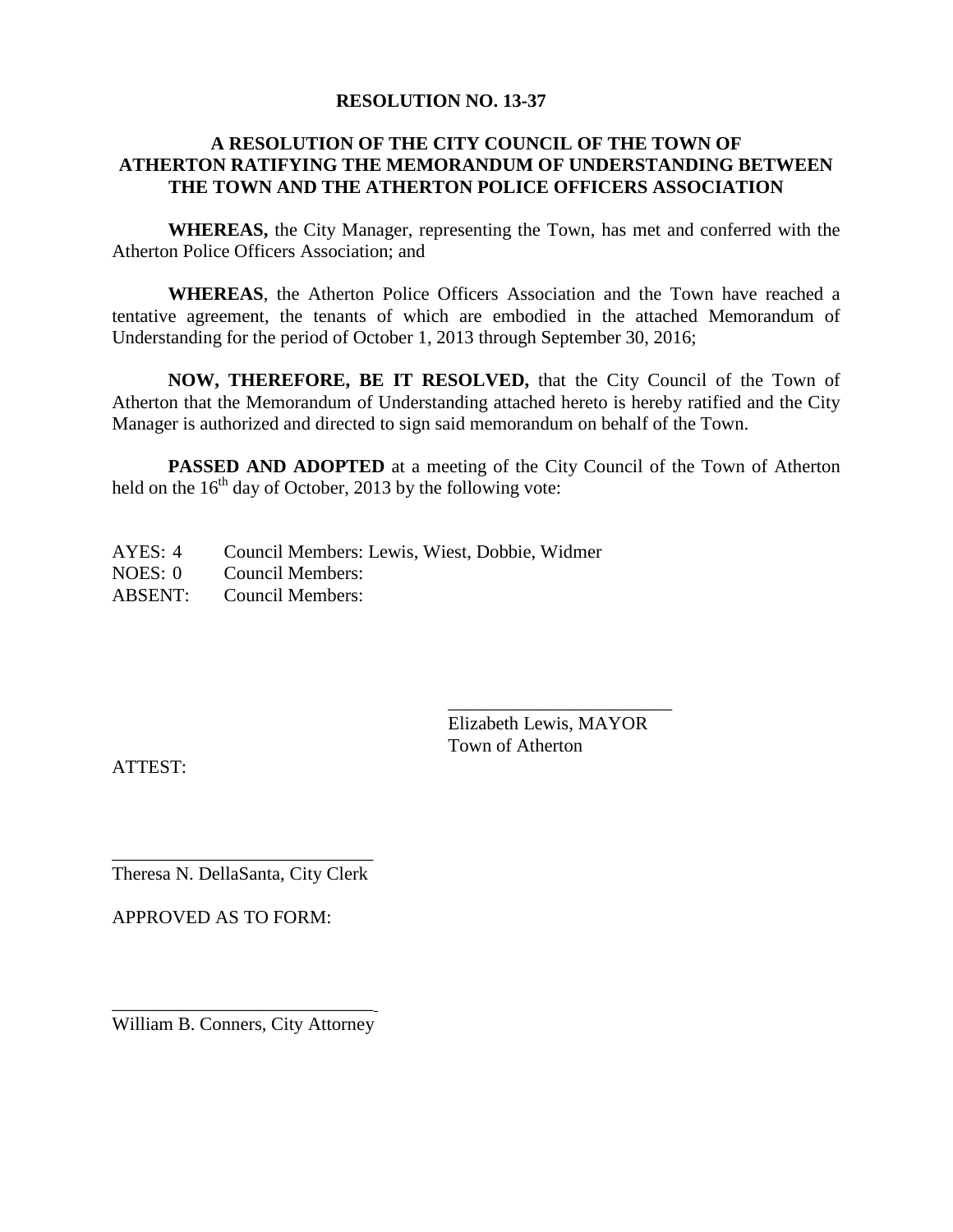Resolution No. 13-37 September 18, 2013 Page 1 of 24

# **TABLE OF CONTENTS**

| <b>Article I – Term of Memorandum</b>                        | 3                       |
|--------------------------------------------------------------|-------------------------|
| Section $1 - Term$                                           | 3                       |
| Article II – Recognition & Rights                            | $\overline{\mathbf{3}}$ |
| Section $1 -$ Recognition                                    | 3                       |
| Section $2 - POA$ Rights                                     | $\overline{4}$          |
| Section $3$ – Town Rights                                    | $\overline{4}$          |
| <b>Article III – Authorized Agents</b>                       | 5                       |
| <b>Article IV – Purpose</b>                                  | 5                       |
| <b>Article V - Salary and Benefits</b>                       | 6                       |
| Section 1 - Classifications covered by this MOU              | 6                       |
| Section 2 – Salary                                           | 6                       |
| Section 3 – POST Certificate                                 | 7                       |
| Section 4 – Per Diem Expense                                 | 7                       |
| Section 5 – Insurance Coverage                               | 7                       |
| Section 6 – Working in a Higher Classification               | 10                      |
| Section 7 – Life Insurance                                   | 10                      |
| Section 8 – Uniform Allowance                                | 10                      |
| Section 9 – Workers' Compensation Insurance                  | 11                      |
| Section 10 – Retirement                                      | 11                      |
| Section 11 - Deferred Compensation Plan                      | 12                      |
| Section 12 – Sick Leave                                      | 12                      |
| Section 13 - Probationary Period                             | 13                      |
| Section 14 – Holidays                                        | 13                      |
| Section 15 – Vacation                                        | 14                      |
| Section 16 – Off-Duty Court Time Reimbursement               | 14                      |
| Section 17 – Bereavement Leave                               | 14                      |
| Section 18 – Overtime Pay                                    | 14                      |
| Section 19 – Long Term Disability                            | 15                      |
| Section 20 – Compensatory Time                               | 15                      |
| Section 21 – Employee Assistance Program                     | 15                      |
| Section 22 – Bilingual Pay                                   | 15                      |
| Section 23 – Educational Reimbursement                       | 16                      |
| Section 24 – Drug/Alcohol Screening/Testing                  | 16                      |
| Section 25 - CalPERS/Social Security Contingency             | 16                      |
| Section 26 – Physical Fitness Program                        | 16                      |
| Section 27 – Alternative Scheduling                          | 16                      |
| Section 28 – Field Training Officer (FTO) and Communications |                         |
| Training Dispatcher (CTD) Pay                                | 18                      |
| Section 29 – Assignment Pay                                  | 18                      |
| Section $30 -$ Jury Duty                                     | 19                      |
| <b>Article VI - Non-Discrimination</b>                       | 19                      |
| <b>Article VII - Grievance Procedure</b>                     | 19                      |
| Section $1$ – Definitions                                    | 19                      |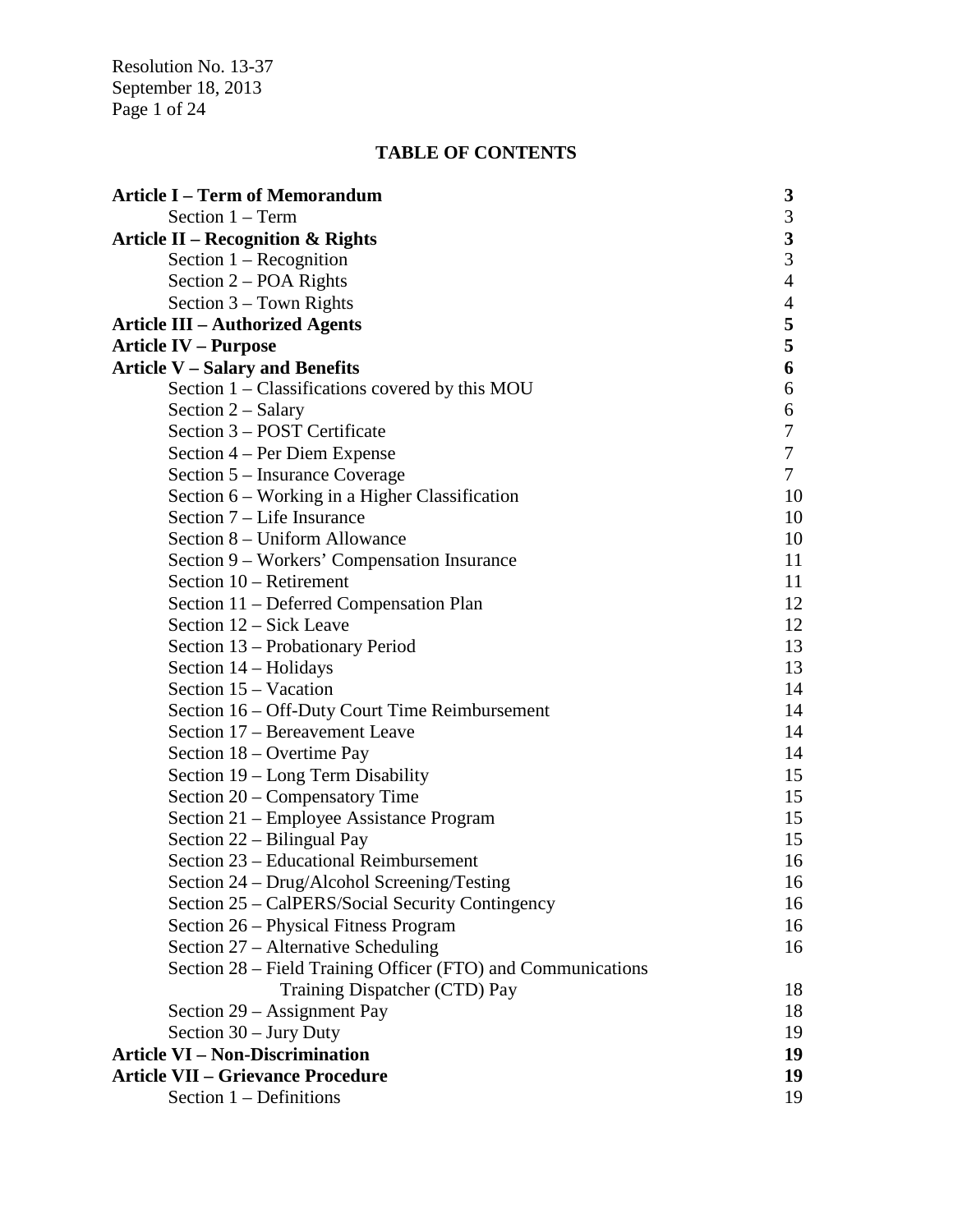Resolution No. 13-37 September 18, 2013 Page 2 of 24

| Section 2 – Informal Grievance Procedure                      | 19 |
|---------------------------------------------------------------|----|
| Section 3 – Formal Grievance Procedure                        | 19 |
| <b>Article VIII – Discipline</b>                              | 20 |
| <b>Article IX – Leaves of Absence</b>                         | 20 |
| <b>Article X – Layoff and Recall</b>                          | 20 |
| <b>Article XI – Medical Physical Examination of Employees</b> | 22 |
| Section $1 - Examinations$                                    | 22 |
| Section 2 – Failure of Examination                            | 22 |
| <b>Article XII – Safety Equipment</b>                         | 23 |
| <b>Article XIII - Americans with Disabilities Act</b>         | 24 |
| <b>Article XIV – Severability</b>                             | 24 |
| Article XV – Full Understanding, Modification and Wavier      | 24 |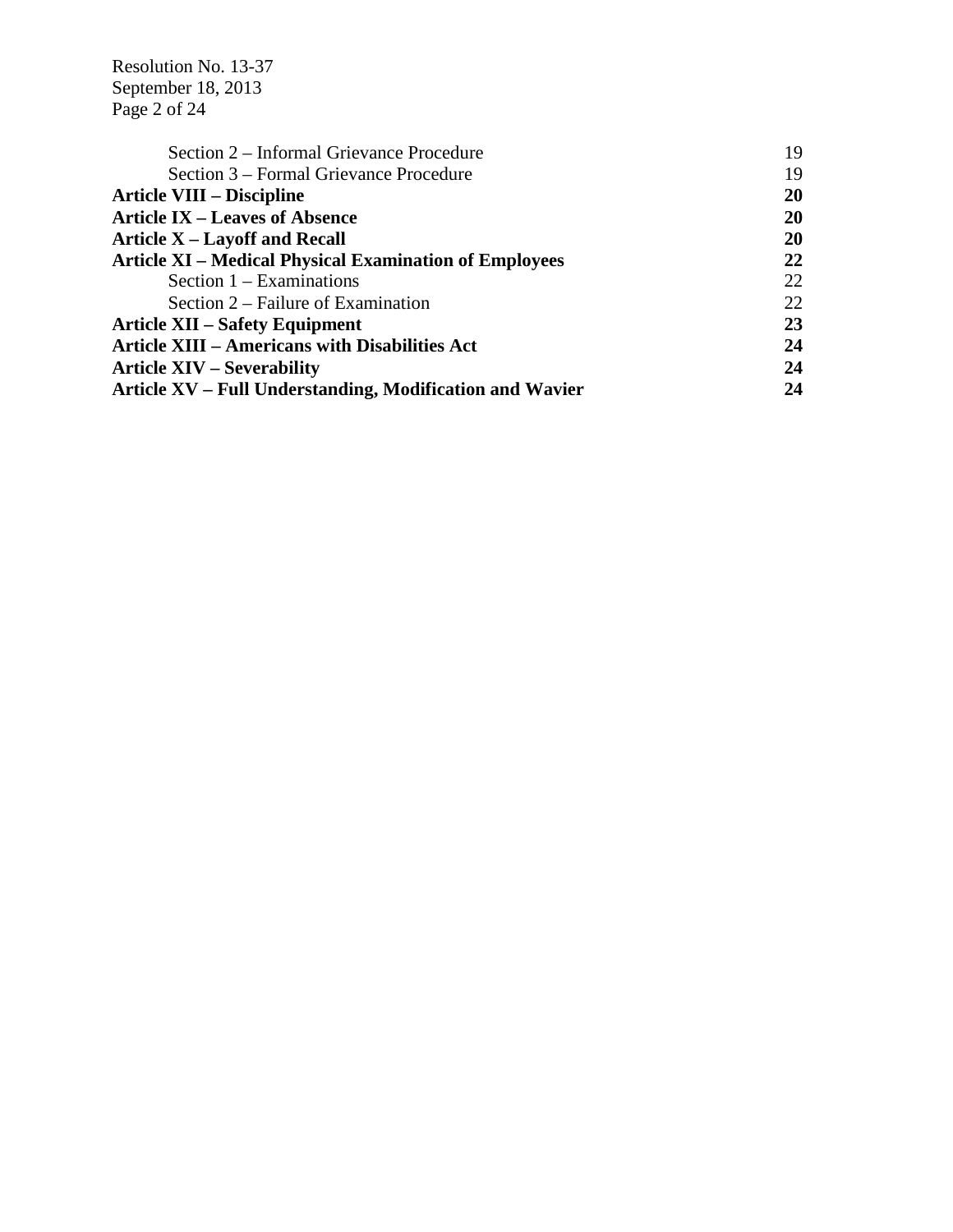#### **MEMORANDUM OF UNDERSTANDING**

#### **BETWEEN**

#### **THE TOWN OF ATHERTON**

#### **AND**

#### **THE ATHERTON POLICE OFFICERS' ASSOCIATION**

#### **FOR THE PERIOD OCTOBER 1, 2013 THROUGH SEPTEMBER 30, 2016**

This Memorandum of Understanding (hereinafter referred to as "MOU") is made this day of \_\_\_\_\_\_\_, 2013, by the Town of Atherton (hereinafter "Town" or "Employer"), and the Atherton Police Officers' Association (hereinafter "Association" or "Employee Organization"). The use of the terms "Memorandum of Understanding," "MOU," and "Agreement" is to be construed to mean the same as the term "Memorandum of Understanding" contained in Section 3505.1 of the California Government Code, commonly known as the Meyers-Milias-Brown Act.

# **ARTICLE I TERM OF MEMORANDUM**

#### **Section 1: Term**

The term of this MOU shall be October 1, 2013 through September 30, 2016. This MOU shall apply to employees within job classifications covered by this MOU and in the Town's active employment on the effective date of this MOU and thereafter.

Either party may, not more than 360 days nor less than 180 days prior to the expiration of this MOU, request that the provisions of this MOU be reopened. Upon mutual agreement of the parties, each party may present no more than three proposals, excluding proposals to modify the MOU term. In the absence of the exercise of this reopener option by the parties, or a failure to reach agreement on reopener proposals not less than 90 days before the expiration of this MOU, the parties shall commence to negotiate for a successor MOU.

#### **ARTICLE II RECOGNITION & RIGHTS**

#### **Section 1: Recognition**

Pursuant to Ordinance Number 377 of the Town of Atherton, and provisions of the applicable state law, the Atherton Police Officers' Association is recognized as the exclusive representative for the purpose of meeting and conferring on matters within the scope of representation for employees assigned to the classifications listed in this MOU. The classifications listed in this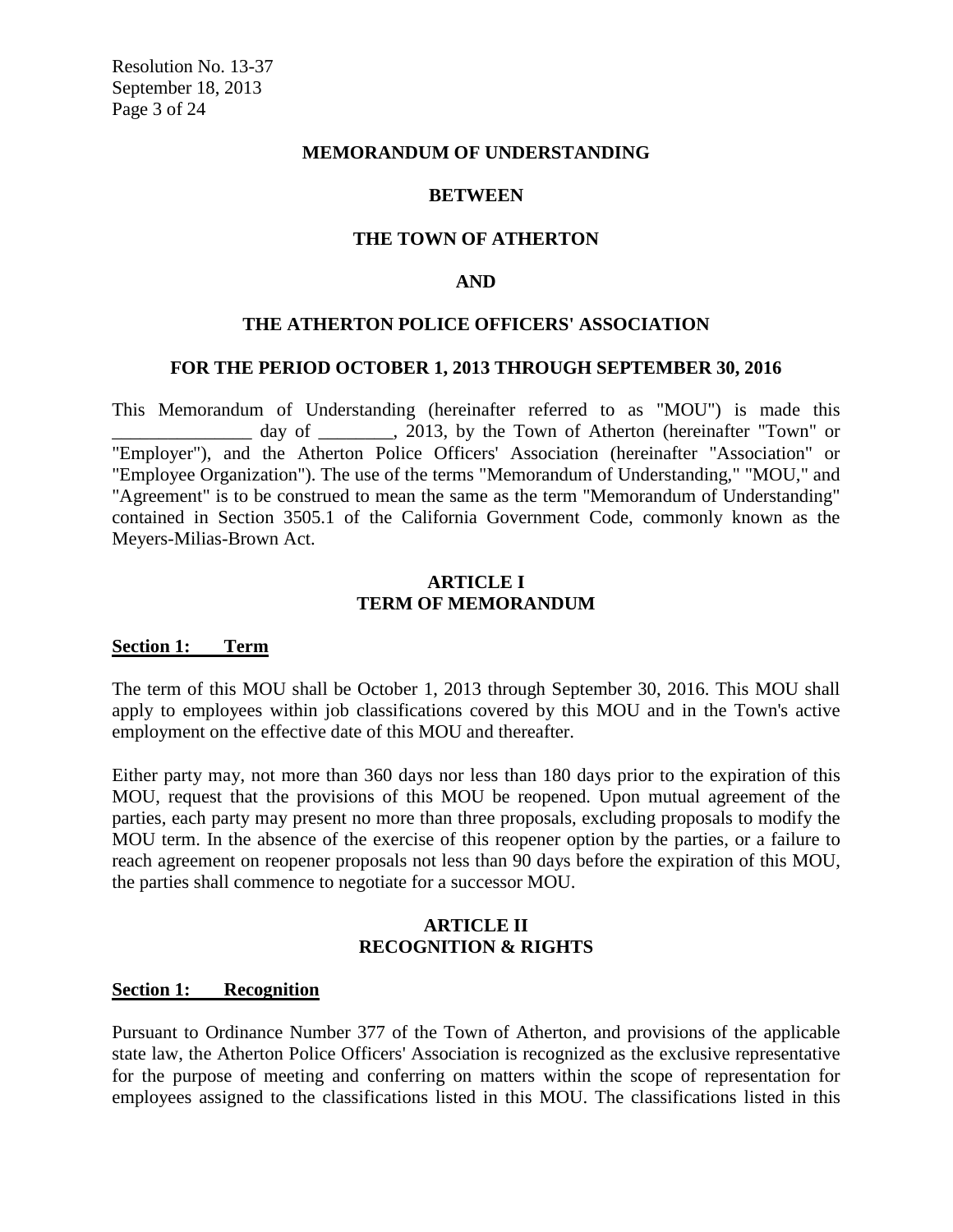Resolution No. 13-37 September 18, 2013 Page 4 of 24

MOU and subsequent additions thereto or deletions therefrom shall constitute appropriate units.

# **Section 2: P.O.A. Rights**

# A. Use of Town Facilities

The Employee Organization shall have the right to reasonable use of Town facilities with the prior consent of the City Manager or the Chief of Police. Consent for the reasonable use of Town facilities will be given, if it does not interfere with the regular business of the Town.

# B. Dues Deductions

The Town may deduct Employee Organization membership dues or insurance fees and any other mutually agreed upon payroll deduction from the payroll of Employee Organization members. The deductions must be authorized in writing by the Employee Organization member in a manner acceptable to the Town and Employee Organization. The Town shall remit any authorized deductions to the Employee Organization as soon as possible after deduction.

The Employee Organization shall indemnify and hold harmless the Town from any damage, liability, cost, or attorneys' fees in the event of any action in which the Town is named as a party, which action involves the implementation or maintenance of dues deduction, the use of dues after deduction, negligence of the Employee Organization regarding said dues or any similar claim.

# **Section 3: Town Rights**

The Town hereby retains and reserves unto itself, without limitation, all powers, rights, authority, duties and responsibilities conferred upon and vested in it by the laws of the Constitution of the State of California, and of the United States, including but not limiting the generality of the foregoing, the right:

- To set standards and levels of service:
- To determine the procedures and standards of selection for employment;
- To assign work to and direct its employees;
- To determine the methods and means to relieve its employees from duty because of lack of funds or other lawful reasons;
- To determine the methods, means and numbers and kinds of personnel by which Town operations are to be conducted, including the right to contract or subcontract bargaining unit work provided that the Town will meet and confer in advance;
- To determine methods of financing;
- To determine size and composition of the work force and allocate and assign work by which the Town operations are to be conducted;
- To determine and change the number of locations, relocations, and types of operations, processes and materials to be used in carrying out all Town functions;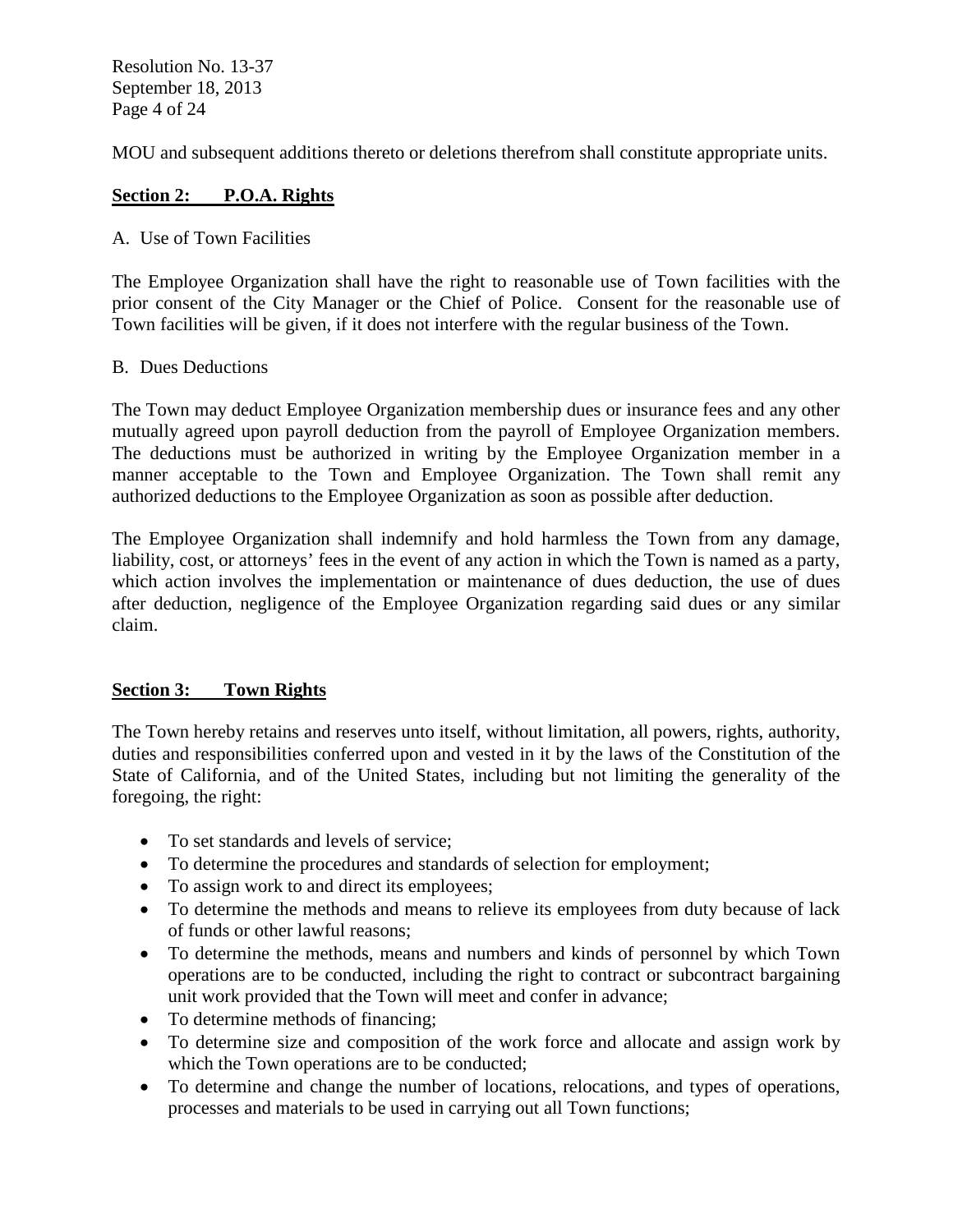Resolution No. 13-37 September 18, 2013 Page 5 of 24

- To make all decisions relating to merit, necessity or organization of Town service;
- To discharge, suspend, demote, reprimand, or otherwise discipline employees for just cause in accordance with applicable laws;
- To establish employees performance standards including, but not limited to, quality and standards, and to require compliance therewith;
- To take necessary actions to carry out its mission in emergencies; and
- To exercise complete control and discretion over its organization and the technology of performing its work.

The exercise of the foregoing powers, rights, authority, duties, and responsibilities by the Town, the adoption of policies, rules, regulations and practices in furtherance thereof, and the use of judgment and discretion in connection therewith shall be limited only by the specific and express terms of this Memorandum and then only to the extent such specific and express terms hereof are in conformance with the Constitution and laws of the United States and the Constitution and laws of the State of California.

The exercise by the Town through its Council and Town representatives of its rights hereunder shall not in any way, directly or indirectly, be subject to any grievance procedure nor subject to meeting and conferring.

Nothing herein shall be deemed as a waiver by the Atherton Police Officer's Association or its Members of rights granted under Meyers-Milias-Brown Act (Government Code Sections 3500- 3511, as amended) or the Public Safety Officer's Procedural Bill of Rights (Government Code Sections 3300 et seq.).

#### **ARTICLE III AUTHORIZED AGENTS**

For the express purpose of administering the terms and provisions of this MOU:

- A. Town's principal authorized agent shall be the City Manager or the City Manager's designee; (address: 91 Ashfield Road, Atherton, CA 94027; telephone: (650) 752-0504), except where a particular Town representative is specifically designated in the MOU.
- B. The Atherton Police Officers Association principal authorized agent shall be the Association's President; or the President's designee; (address: 2421 Broadway Street, Redwood City, CA 94063), except where a particular Association representative is specifically designated in the MOU.

# **ARTICLE IV PURPOSE**

The purpose of this MOU is to promote and provide harmonious relations, cooperation and understanding between the Town and the Employees covered herein; to provide an orderly and equitable means of resolving differences which may arise under this MOU, and to set forth the full agreements of the parties reached as a result of meeting and conferring in good faith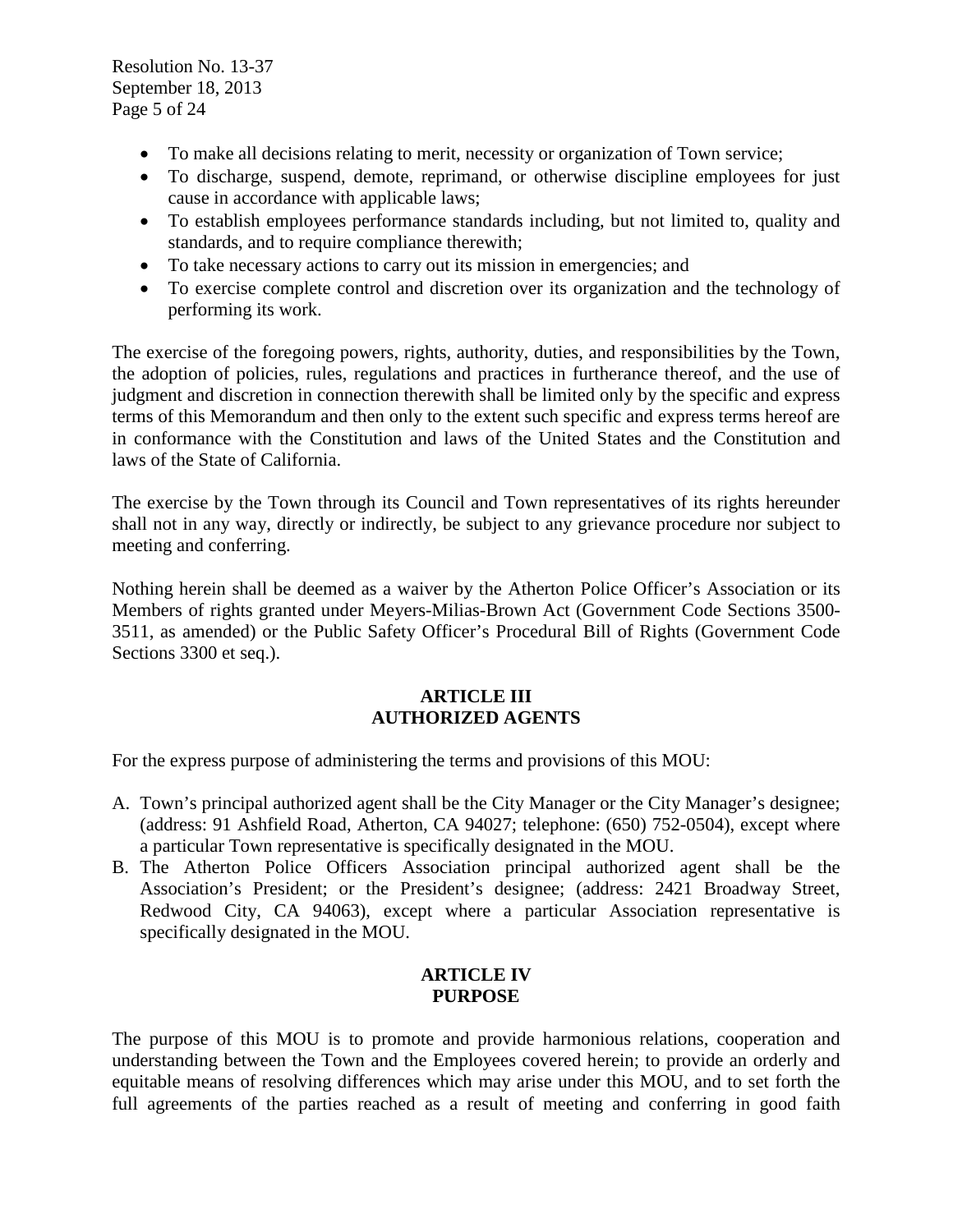Resolution No. 13-37 September 18, 2013 Page 6 of 24

regarding wages, hours and other terms and conditions of employment of the employees represented by the Atherton Police Officers' Association.

# **ARTICLE V SALARY AND BENEFITS**

## **Section 1: Classifications covered by this MOU**

- A. The following position classifications are covered by this MOU:
	- a. Civilian Classifications
		- i. Police Dispatcher
		- ii. Community Service Officer
		- iii. Police Trainee
	- b. Sworn Classifications
		- i. Police Officer
		- ii. Sergeant

#### **Section 2: Salary**

- A. The salary schedules for the covered classifications within the police department are set by separate resolution adopted by the City Council.
- B. Monthly salary ranges for employees covered by this MOU shall be increased on the first pay period that begins on or after the dates below as follows:
	- a. 2.5% on January 1, 2014
	- b. 1.5% on January 1, 2015
	- c. 1% on January 1, 2016
- C. Employees may progress from Step A to Step B six (6) months after their hire date or date of entry into the job classification provided they have received a satisfactory performance evaluation conducted by the Town. Employees may progress from Step B to Step C twelve (12) months after the date of entry into Step B, provided they have received a satisfactory performance evaluation conducted by the Town. Employees may progress to Steps D on the anniversary date following their entry into Step C. Progression to Step D is based upon such factors as experience, certifications, etc., and a satisfactory performance evaluation conducted by the Town. Progression between Steps is not automatic, but depends upon an evaluation of performance.
- D. Changes between ranges and/or steps shall be made at the beginning of the pay period immediately following the employee's anniversary date.
- E. Sergeants exercise supervisory responsibilities and are considered supervisory employees within the meaning of the Town's municipal code and State and Federal laws.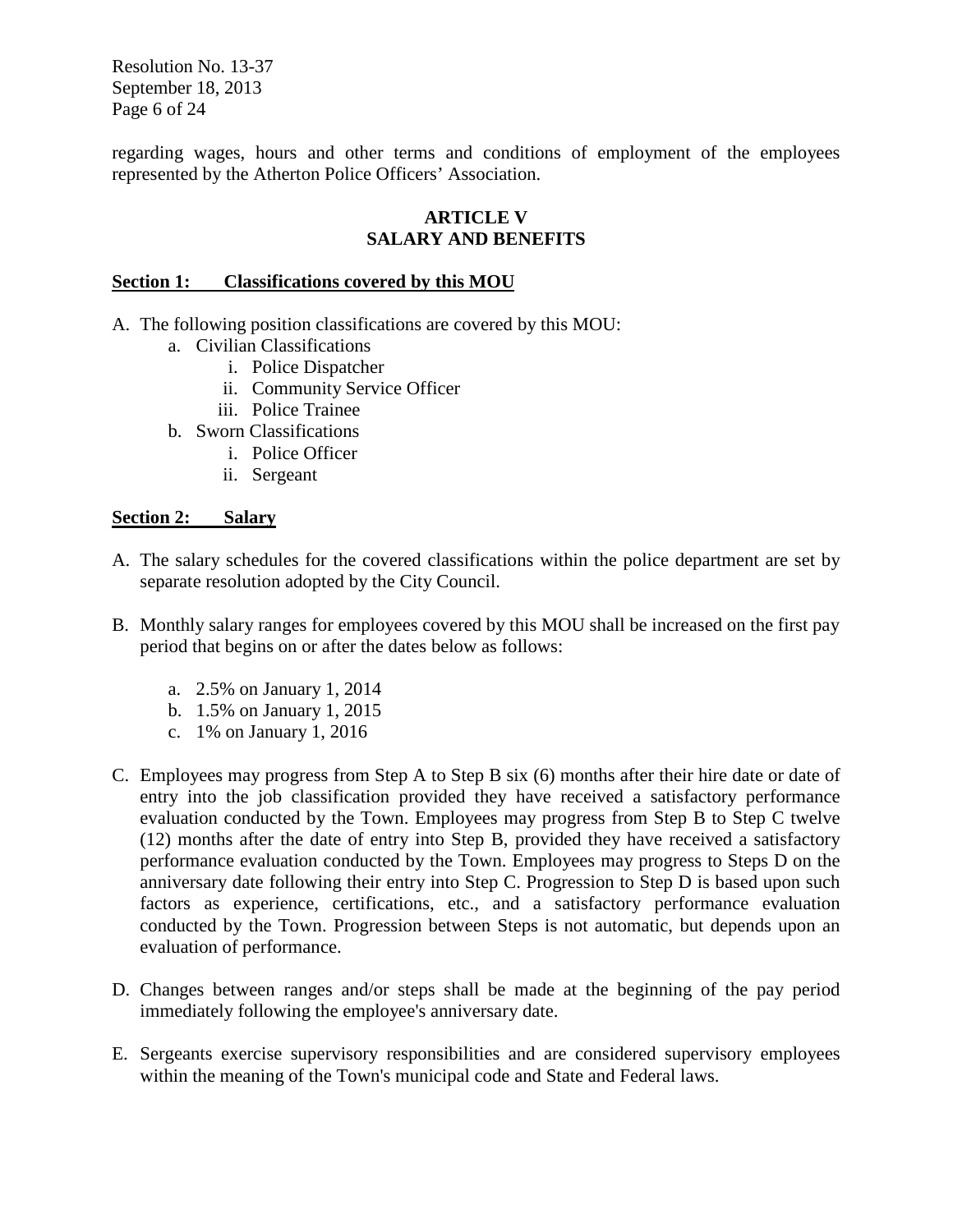Resolution No. 13-37 September 18, 2013 Page 7 of 24

The Association and the Town agree that the Town will conduct a compensation survey at least 90 days prior to the termination of this MOU utilizing the following benchmark agencies: Palo Alto, Redwood City, Menlo Park, San Mateo County Sheriff s Department, Hillsborough, Los Gatos, Belmont, Brisbane, San Bruno, and Los Altos. The "compensation" used for this comparison includes base salary, assignment pay, the value of CalPERS EPMC (employer paid member contribution), and the employer cost of the following benefits: health, vision, dental, clothing, deferred compensation, life insurance, LTD, career incentive, and holiday pay, as reported by the Employee Relations Service on their Web Site of municipal compensation for Bay Area cities. The resulting data shall be utilized for informational purposes only.

# **Section 3: P.O.S.T. Certificate**

Any Officer or Sergeant receiving an Intermediate P.O.S.T. certificate shall receive an incentive of five percent (5.0%) in wages above the base salary. Any Officer or Sergeant receiving an Advanced P.O.S.T. certificate shall receive an incentive of seven and one half percent (7.5%) in wages above the base salary. The maximum P.O.S.T. incentive for an Officer or Sergeant is seven and one half percent (7.5%) above base salary.

Any Dispatcher or Community Service Officer receiving an Intermediate P.O.S.T. certificate shall receive an incentive of three and one quarter percent (3.25%) in wages above the base salary. Any Dispatcher or Community Service Officer receiving an Advanced P.O.S.T. certificate shall receive an incentive of five percent (5.0%) in wages above the base salary. The maximum P.O.S.T. incentive for any Dispatcher or Community Service Officer is five percent (5.0%) above base salary.

# **Section 4: Per Diem Expense**

The Town shall provide suitable lodging or reimburse expenses incurred pursuant to current reimbursement rates for employees assigned to mutual aid, riot or civil demonstrations, or training where employees are required to remain overnight. The Town shall provide meals or reimburse for meals pursuant to current reimbursement rates for employees assigned to mutual aid and/or training. These reimbursements shall be consistent with the Town's Administrative Policy Manual.

# **Section 5: Insurance Coverage**

- A. To the extent not supplanted by any mandated federal health coverage plan, the Town participates in the CalPERS Health Plan Program; however, the Town reserves the right to select the providers of any insurance program(s).
- B. For any CalPERS Health Plan program, the Town shall pay the minimum amount required by law for hospital and medical care benefits under the CalPERS (PEMHCA) Health Plan. Any remaining premium shall be paid by the employee either through the Section 125 Plan (cafeteria flex-plan described below) or payroll deduction or a combination thereof unless replaced by a federally mandated health coverage plan.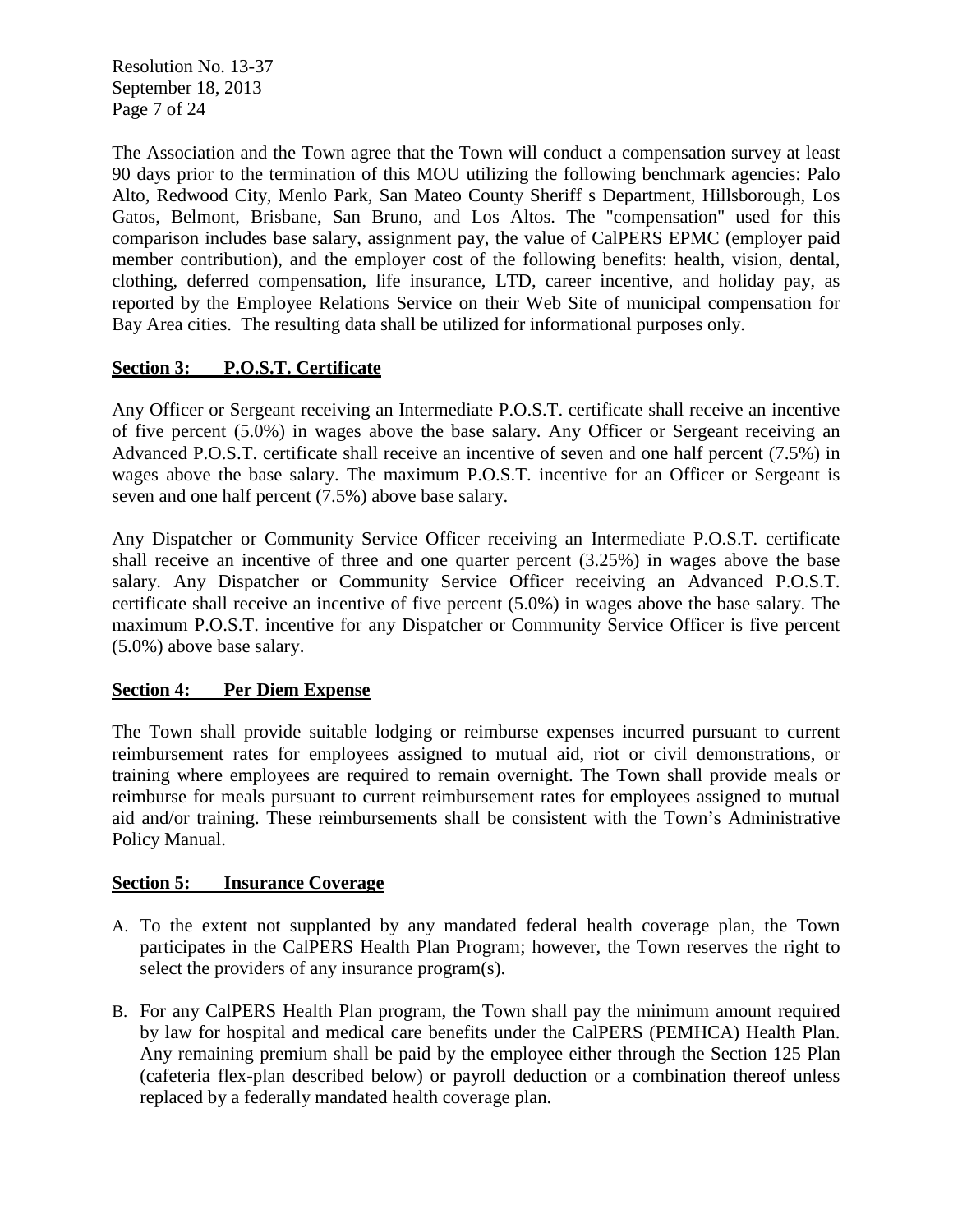- C. Beginning January 1, 2014 the Town shall offer an IRS Section 125 Cafeteria Flex Plan account to be utilized exclusively for the payment of qualifying health, dental and vision insurance premiums. Each month, the Town shall deposit the amounts defined below, based on the employee's level of medical plan enrollment, to each active employee's IRS Section 125 Cafeteria Flex Plan account. The Town contribution will be equivalent to the costs for health, dental and vision plans as described below;
	- a. The 2014 CalPERS published rates for the Kaiser plan according to the following scheme:

One Party = \$668 (90% of the 2014 employee only CalPERS Kaiser rate) Two Party  $=$  = \$1,337 (90% of the 2014 employee plus one CalPERS Kaiser rate) Three  $+$  Party = \$1,738 (90% of the 2014 family CalPERS Kaiser rate)

For any CalPERS Kaiser HMO rate increases in MOU years 2 (plan year 2015) and 3 (plan year 2016), the cafeteria contribution shall be increased according the following agreement:

For rate increases of up to and including 3% of any annual premium increase, the cafeteria plan contribution shall not be increased.

For rate increases in excess of 3% of the annual premium increase, the cafeteria plan contribution shall be increased by one half (1/2) of the increase in excess of 3%.

b. Dental

90% of the published rates for single, 2-party, and family

c. Vision

90% of the published rates for single, 2-party, and family

Any required health, dental and/or vision premiums in excess of the amount in the Cafeteria Plan shall be paid by the employee, unless replaced by a federally mandated health coverage plan. .

In the event that an employee elects insurance plans that do not use the entire Cafeteria Flex Plan benefit allowance, the Town agrees to contribute 60% of the unused benefit into the employee's health or flex savings account as allowed by law or refunded to the employee.

Effective January 1, 2014, as well as 2015 and 2016, an employee who elects no medical coverage through the Town shall receive 60% of the Kaiser HMO benchmark used by the Town (employee only, employee plus one, or family) depending on which category the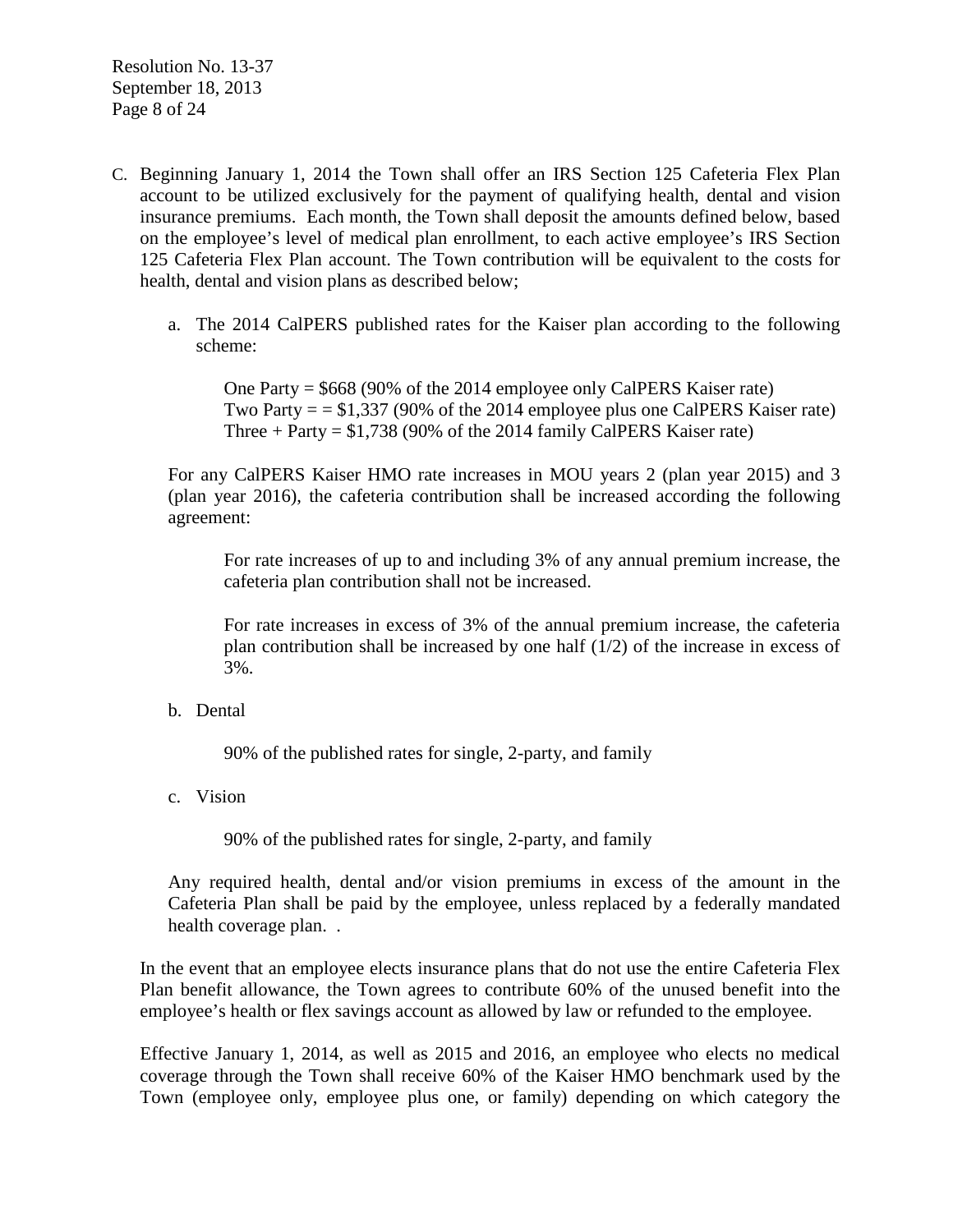Resolution No. 13-37 September 18, 2013 Page 9 of 24

> employee is eligible during the open enrollment period. The minimum payment shall be \$300 per month. This payment shall be made quarterly.

- D. The Town shall establish a flexible spending plan under Internal Revenue Code Section 125, which shall include dependent care provisions under Internal Revenue Code Section 129. Employees may participate in the flexible spending plan according to its terms as may be in effect from time to time, and those employees who are participating shall be responsible for their monthly participation fee.
- E. The following provisions shall apply only to those represented employees employed prior to the date of ratification of this MOU by the City Council and who have continuous qualifying service.
	- i. Each employee who has retired from the employment of the Town while in a job classification covered by this MOU shall receive a Town contribution of the current minimum required by the Public Employees Medical and Hospital Care Act (PEHMCA) for health insurance under CalPERS health plan.
	- ii. Employees having retired or retiring from employment with twenty (20) or more years of employment service with the Town shall receive the 90% of the prevailing Blue Shield HMO rate for family, employee plus one, and employee only health benefits plan or plans up to a maximum of 90% of the Blue Shield Access Plus basic/supplemental Bay Area/Sacramento HMO rate for an employee enrolled for self and two or more family members plus administrative fees and Contingency Reserve Fund assessments, including the PEHMCA minimum contribution so long as such retired employee maintains CalPERS health insurance.
	- iii. Employees retiring on disability from the employment of the Town while in a job classification covered by this MOU and said disability arising from employment with the Town, shall receive the 90% of the prevailing Blue Shield HMO rate for family, employee plus one and employee only plans, including the PEHMCA minimum contribution so long as such retired employee maintains CalPERS health insurance and for such period of time as the individual is totally disabled from employment as determined by the City Manager with recourse to the grievance procedure.
	- iv. Notwithstanding the foregoing or type of retirement, the total monthly payment from the Town shall not exceed the actual cost of CalPERS health insurance obtained by the retired employee, nor shall it exceed the Town contribution to active employees in the same classifications during the same time period. As a condition of the foregoing, retired employees shall provide the Town with proof of CalPERS insurance coverage and a continuation thereof in a form satisfactory to the Town at such times as it might request such. The retiree medical benefit provided for by this section may not be resumed when a retired employee discontinues CalPERS health insurance coverage.
- F. The following provisions shall apply to any represented employee hired after the date of ratification of this MOU by the City Council:
	- Each employee who has retired from employment of the Town while in a job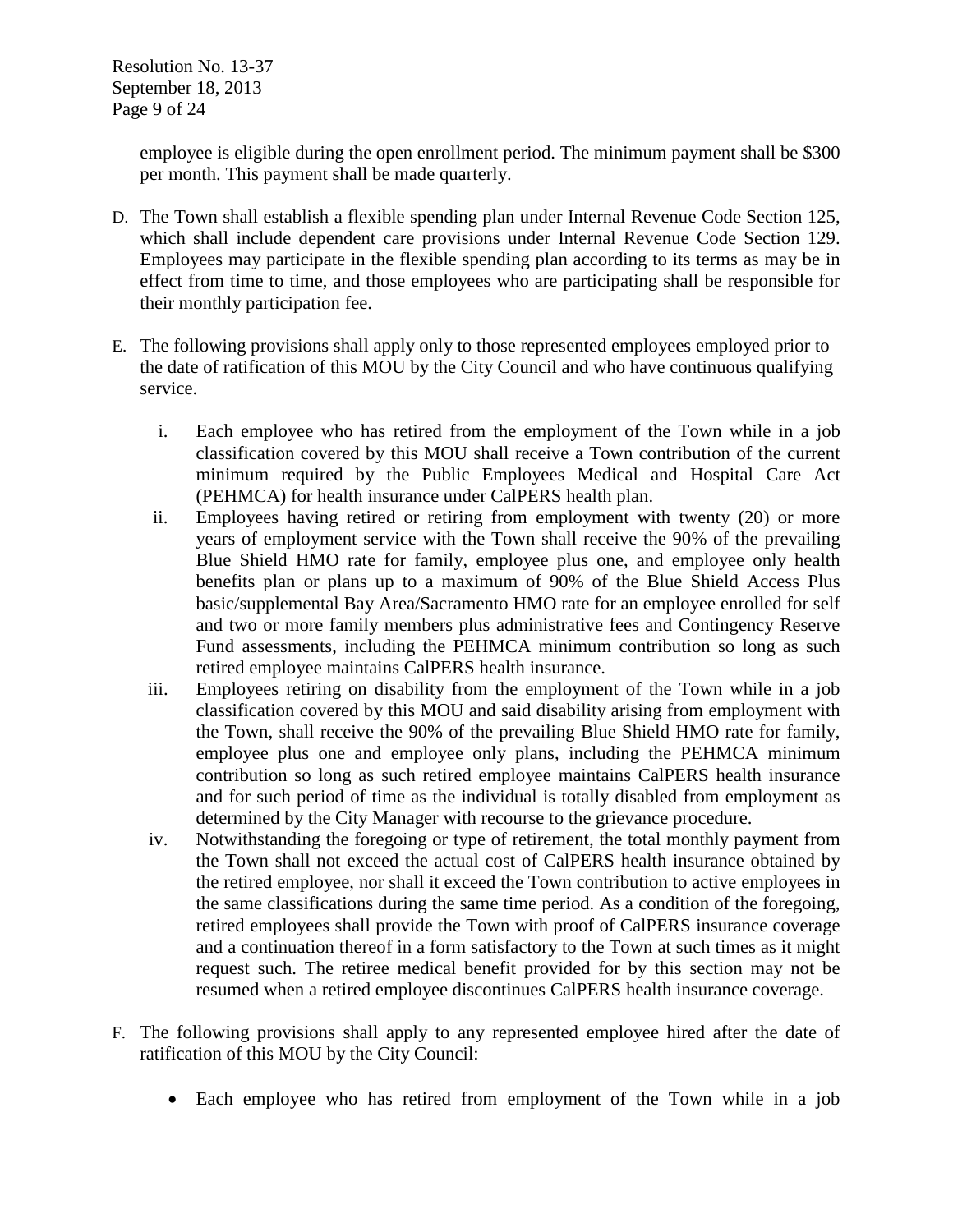Resolution No. 13-37 September 18, 2013 Page 10 of 24

> classification covered by this MOU shall receive a Town contribution of the current minimum PEHMCA required contribution for health insurance.

There shall be no payment or accrual of medical benefits, earned or accruing to any employee upon retirement from the employment of the Town regardless of when it occurs. No employer paid medical benefit is intended to be guaranteed to any such retired employee.

# **Section 6: Working In A Higher Classification**

Upon specific assignments by the Chief of Police or his/her designee, an employee may be required to perform duties of a higher classification. Such assignments shall be made only to existing authorized positions, which are not actively occupied due to the temporary absence of the regularly appointed employee. Such assignments shall not be made to vacant positions except in accordance with the rules pertaining to temporary or provisional appointments.

Employees specifically assigned to duties of a higher classification shall be compensated at the rate five (5) percent for each full workday that they are assigned to act in a higher paid classification. Employees may be returned to their original assignment at any time at the discretion of the Chief of Police, and such return shall not be considered punitive action nor subject to any appeal.

# **Section 7: Life Insurance**

The Town shall provide a life insurance plan in the amount of \$50,000 for covered employees, with the premium for said insurance to be paid solely by the Town if allowable by the Provider of said insurance plan then in effect. Employees may, if available, purchase supplemental insurance up to \$100,000 at their own cost using the Town's Provider in accordance with conditions established by the Provider. Such additional premiums may be paid through payroll deduction. The Town does not guarantee that the Provider will offer such supplemental insurance program.

# **Section 8: Uniform Allowance**

Payment of uniform allowance shall be \$900 for Sworn classifications and \$670 for Civilian classifications required to wear uniforms in the performance of their duties. The amount advanced is subject to all withholding taxes. The Town will pay the Uniform Allowance in one payment. The allowance will be prorated for those employees who leave prior to the completion of the full year.

Employees are required to purchase and maintain uniforms in accordance with Departmental Rules and Regulations. The Town shall repair or replace uniforms damaged in the line of duty. The determination by the Town as to whether an item shall be repaired or replaced shall be based on what makes the uniform most presentable, not what is least expensive, and is to be determined in the sole discretion of the Chief of Police.

Each full-time new employee required to wear a uniform will be given uniforms consistent with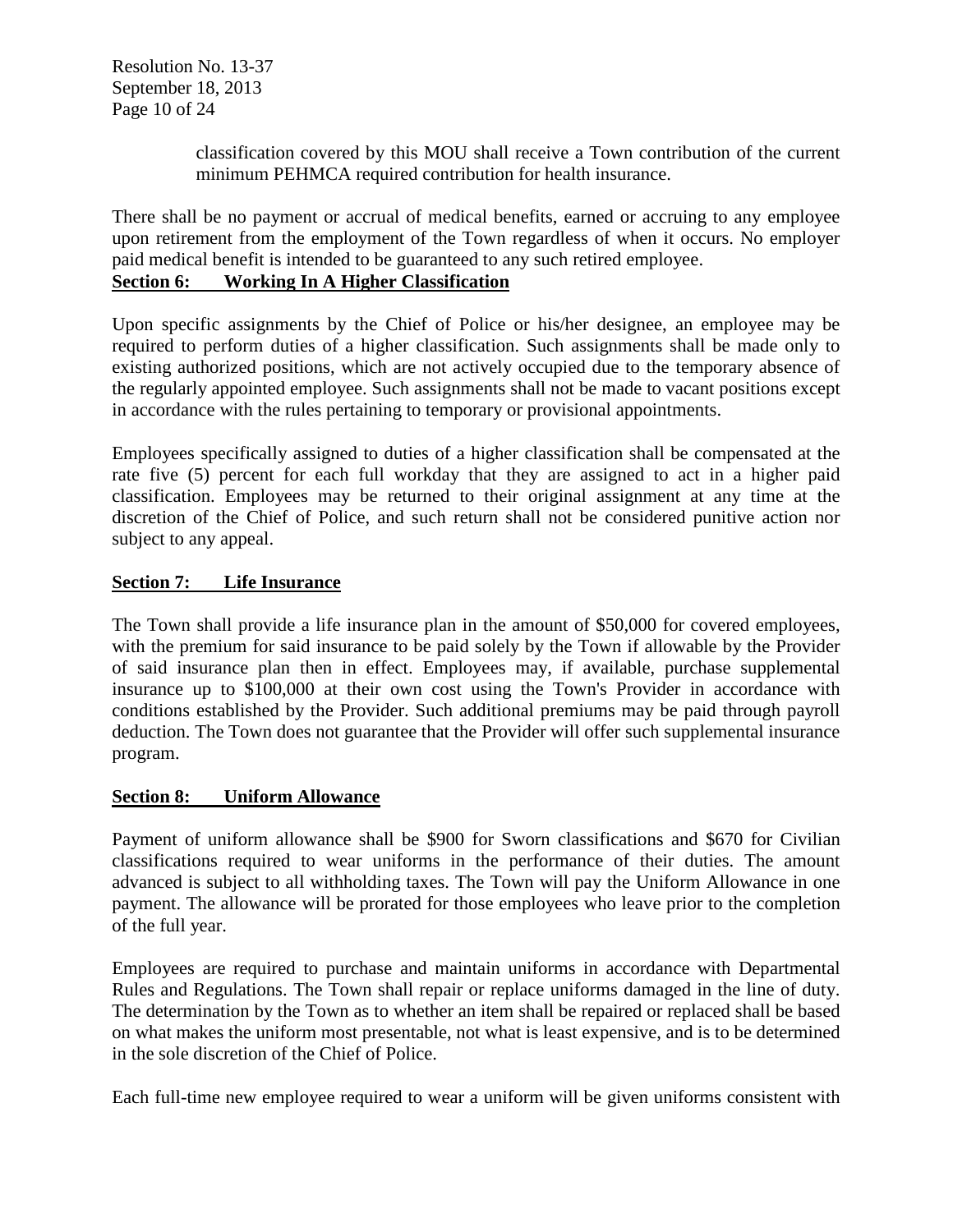Resolution No. 13-37 September 18, 2013 Page 11 of 24

the needs of the applicable position. New Police Officers will be given the following uniforms and equipment:

- 4 Uniform Shirts (Short or long sleeved at least one long)
- 3 Uniform Pants
- 1 Uniform Duty Jacket
- 1 Class "A" Dress Jacket
- 10 Atherton Police Department shoulder patches
- 1 Nameplate
- 1 Black basketweave belt
- 1 Uniform tie and tie-bar
- 1 pair shoes or boots
- 1 Uniform hat
- All leather gear except firearm holster and chemical agent holder
- Sam Browne
- Belt keepers
- Handcuffs and case
- Baton ring
- Magazine pouch

New Dispatchers will be given the following uniforms and equipment:

- 4 Uniform shirts (Short or long sleeved at least one long)
- 3 Uniform pants
- 1 Uniform tie and tie-bar
- 1 Uniform jacket or sweater
- 10 Atherton Police Department shoulder patches
- 1 Nameplate
- 1 Black basketweave belt

New, full-time employees required to wear uniforms will not be eligible to receive a clothing allowance until the beginning of the first quarter after they have been with the Department for one year.

# **Section 9: Workers' Compensation Insurance**

Each employee shall be covered under a Workers' Compensation Program in accordance with State law.

# **Section 10: Retirement**

A. Effective on January 1, 2014, the Town's payment of the employee share of the mandatory member contribution for the CalPERS retirement benefit shall be 5%. Effective January 1, 2015, the Town's payment of the employee share of the mandatory member contribution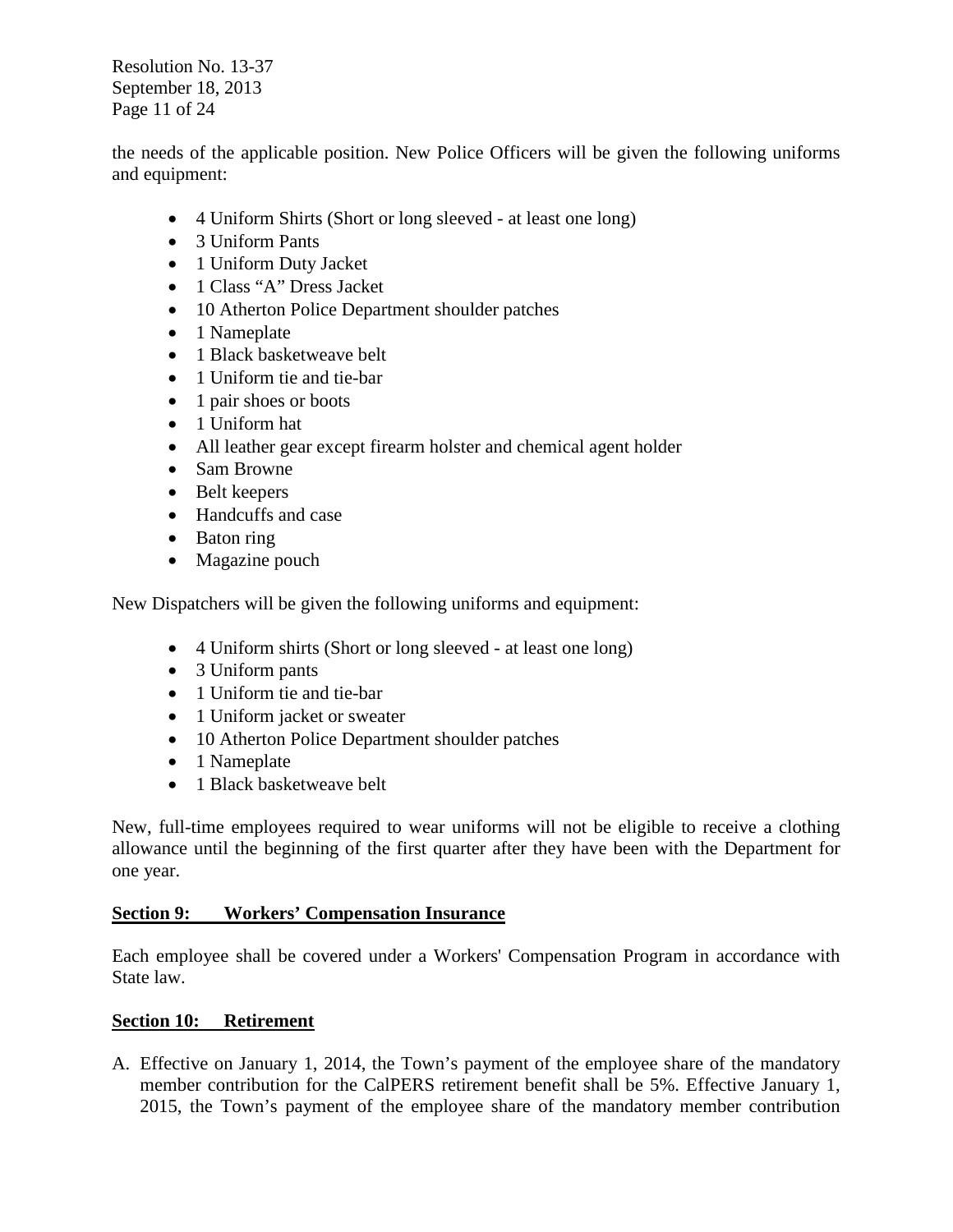Resolution No. 13-37 September 18, 2013 Page 12 of 24

> shall be reduced to 2.5%. Effective January 1, 2016, the Town shall cease paying any portion of the employees' share, and the employees shall pay 100% of the employee share of the mandatory member contribution, presently 9% for sworn and 7% for civilian.

B. The Town shall provide the PERS 1959 Survivor Benefits at a rate of \$3.50 per month per employee. Employee cost of \$2.00 per month shall be paid through employee payroll deduction.

The following provisions shall apply to those employees hired prior to January 2013.

- A. Sworn employees covered by this MOU will continue to be covered by the California Public Employee Retirement System (CalPERS), 3% @ 50 benefit. Sworn officers shall be entitled to have their retirement benefits calculated on the basis of their single highest salary year.
- B. Civilian employees covered by this MOU will continue to be covered by the Public Employee Retirement System (CalPERS), 2% at 55. The Town will provide for unused sick leave to be credited toward CalPERS service time at retirement.

Employees hired after the ratification date of this MOU, shall receive retirement benefits and shall be responsible for member contributions as provided by the provisions of the Public Employees' Pension Reform Act of 2013 (PEPRA) and related Public Employees' Retirement Law (PERL) as amended by Assembly Bill (AB) 340, passed by the California Legislature on August 31, 2012 and signed by the Governor on September 12, 2012.

# **Section 11: Deferred Compensation Plan**

Through regular payroll, the Town shall provide civilian employees covered by this MOU with a contribution of 2% of their base salary to the ICMA Retirement Corporation's Deferred Compensation Program or the CalPERS 457 Deferred Compensation Plan. This contribution is contingent upon a matching contribution by the employee.

# **Section 12: Sick Leave**

Sick leave shall be accumulated at a rate of 3.69 hours per biweekly pay period. There shall be no maximum on sick leave accumulations.

Employees using less than 32 hours sick leave per calendar year are eligible to participate in a sick leave incentive program in which sick leave may be converted to vacation time during the following calendar year. Employees with less than five (5) years continuous service cannot participate in the program.

Employees with more than five (5) years but less than ten (10) years continuous service may receive one (1) hour vacation time for each eight (8) hours sick leave not used during the previous year.

Employees with more than ten (10) years continuous service may receive two (2) hours vacation time for each eight (8) hours of sick leave not used during the previous calendar year. All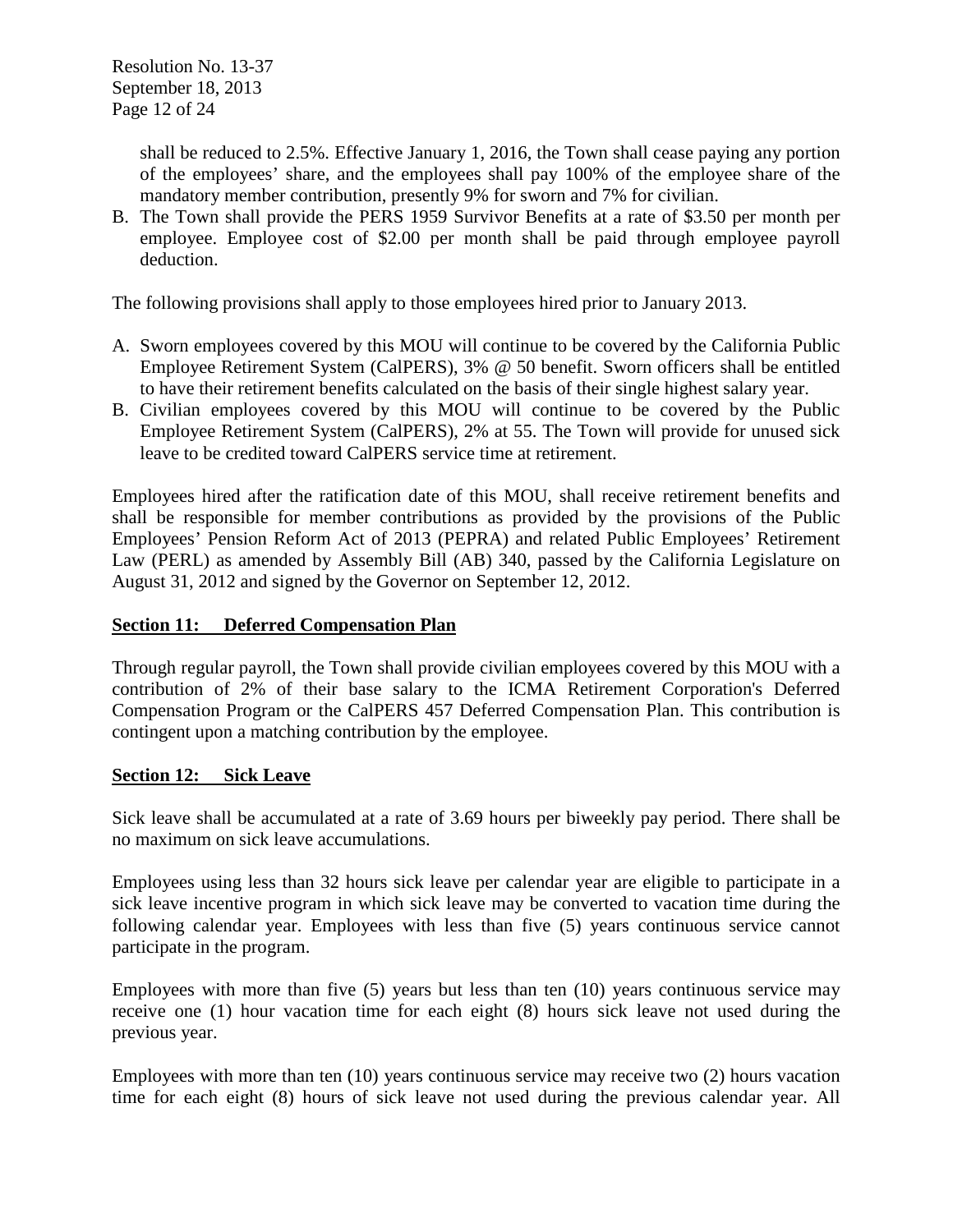Resolution No. 13-37 September 18, 2013 Page 13 of 24

vacation time credit will be rounded to the nearest whole hour.

# **Section 13: Probationary Period**

Employees shall serve an eighteen (18) month probationary period upon hire and a one (1) year probationary period upon promotion to a higher job classification.

# **Section 14: Holidays**

A. The Town's designated holidays are as follows:

New Year's Day Martin Luther King Day Lincoln's Birthday President's Day Memorial Day Independence Day Labor Day Columbus Day Veteran's Day Thanksgiving Day Christmas Day

- B. All employees shall receive eight (8) hours of credit to their holiday balance during the first pay period of the year in recognition of a personal holiday. This time off may be taken as determined by the employee subject to approval of the Chief of Police or his/her designee.
- C. Employees who are not scheduled to work on the holiday or who do not work for a full shift which commences on a holiday defined in Section A, shall receive eight (8) hours of credit to their holiday balance.
- D. Employees who work a full shift which commences on one of the holidays defined in Section A shall choose one of the following two compensation alternatives:
	- a. They shall receive their wage at the normal hourly rate and also receive a holiday hour credit equal to the number hours worked in the shift.
	- b. They shall receive their wage at the overtime hourly rate in lieu of any credits to their holiday balance.
- E. Employees who are not scheduled to work, but are called into work for temporary purposes for any portion of one of the holidays scheduled in Section A shall receive holiday credits in accordance with Section C.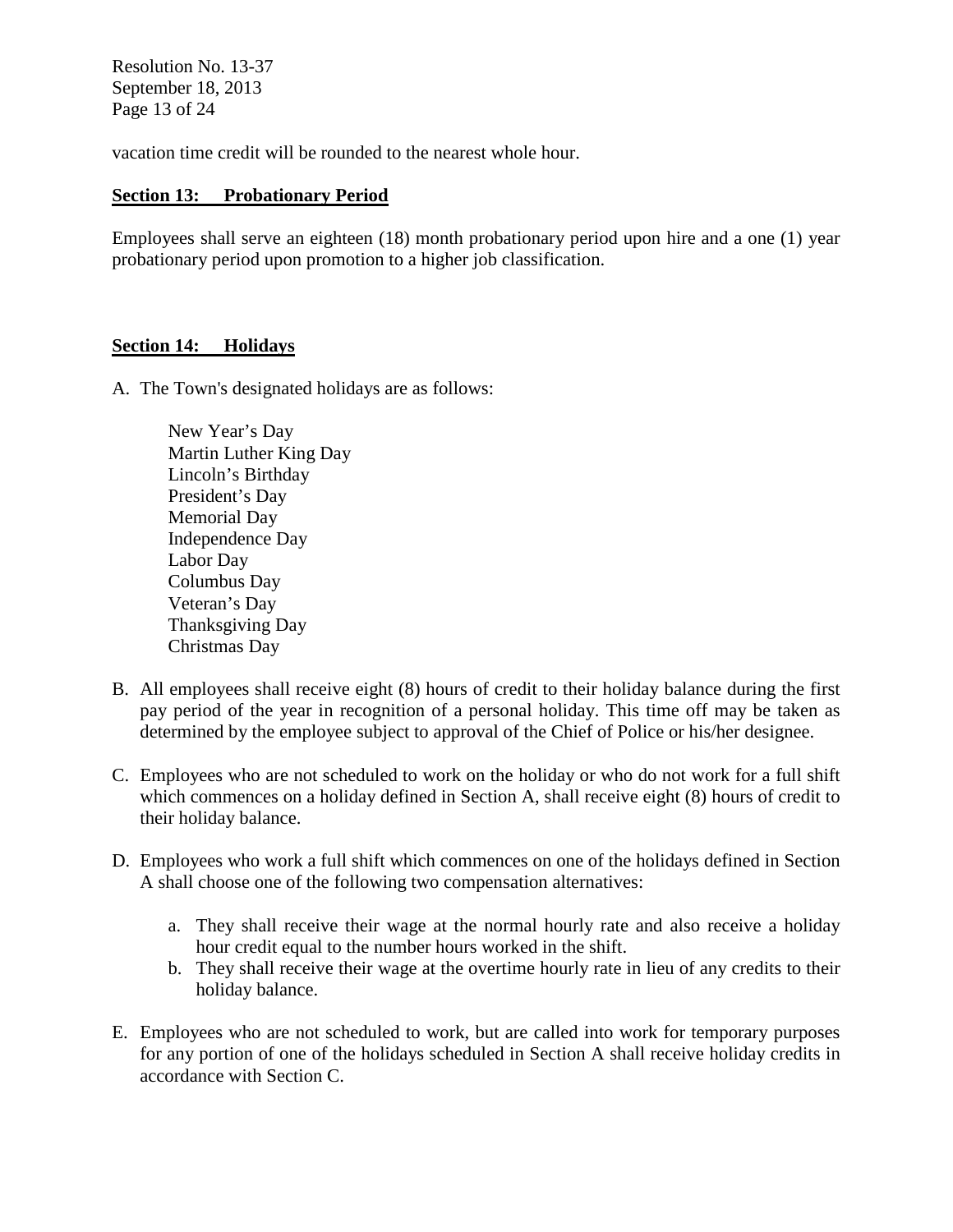Resolution No. 13-37 September 18, 2013 Page 14 of 24

## **Section 15: Vacation**

Vacation shall be accrued, per weekly pay period, for regular full-time employees at the following rates:

- 0 to 3 Years of Service  $-10$  working days per year
- 3 to 8 Years of Service 15 working days per year
- 8 or More Years of Service 20 working days per year

Employees shall be allowed to have the Town buy back accrued vacation, with the approval of the City Manager, under the following:

- Accumulation at 15 days per year 5 days of buy back by the Town per year
- Accumulation at 20 days per year 10 days of buy back by the Town per year

An employee desiring to implement this option must submit his/her request at the time of vacation sign-up for the upcoming year. To be eligible to sell back vacation time, an employee must have a minimum balance in excess of one half of his/her annual vacation accrual, after any buy back.

# **Section 16: Off-Duty Court Time Reimbursement**

Court time, that is time when employees are required to testify regarding job-related matters as a witness, shall be paid at time and one-half (1.5) with a three (3) hour minimum. Court time continuing for more than four (4) hours may be paid at time and one-half (1.5) or by compensatory time off at a rate of time and one-half (1.5) at the option of the employee.

Two (2) hours of court time shall also be paid at straight time when employees receive less than twenty-four (24) hours cancellation of said mandated court appearance by the Town or, District Attorney, or Municipal/Superior Court systems.

#### **Section 17: Bereavement Leave**

All employees covered by this MOU shall be allowed paid leave for not more than five (5) working days when absent because a death has occurred in the immediate family, as defined by and in accordance with the Town's Administrative Policy Manual.

#### **Section 18: Overtime Pay**

Overtime shall be paid to an employee at the rate of 1.5 times the employee's regular rate of pay or at the option of the employee, the employee shall receive Compensatory time at the rate of 1.5 times the employee's regular rate of pay.

The calculation of overtime shall include all hours in paid status.

Employees shall be eligible for overtime based on the following: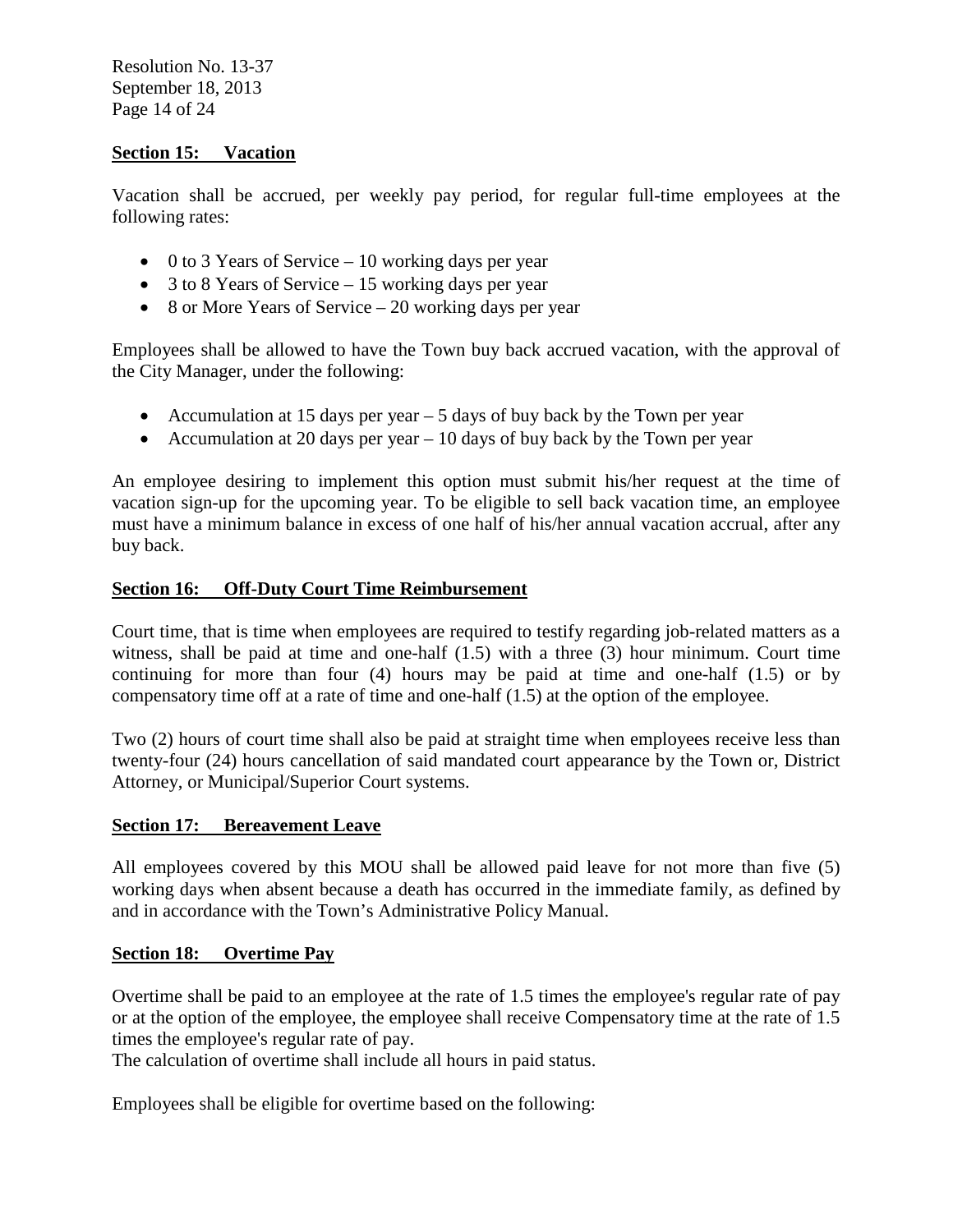- Sworn employees, who are on a 12 hour work schedule, shall be eligible for overtime or compensatory time for all hours paid in excess of 84 hours in a 14-day work period.
- Sworn employees, who are on a 10 hour work schedule, shall be eligible for overtime or compensatory time for all hours paid in excess of 80 hours in a 14-day work period.
- Civilian employees shall be eligible for overtime or compensatory time for all hours for all hours paid in excess of 40 hours in a 7-day work period.

The Town has exercised the Fair Labor Standards Act (FLSA) Section 207 (k) for its law enforcement personnel. The exemption is set forth in Section 553.230 of the Code of Federal Regulations.

# **Section 19: Long Term Disability**

The Town will continue existing coverage under its disability insurance policy for covered employees. In the event of disability, either service related or not service related, employee compensation from the disability insurance or the Town shall not exceed one hundred percent (100%) of the actual salary to be paid to the employee at the time of the disability. Any funds more than one hundred percent (100%) shall be reimbursed to the Town.

# **Section 20: Compensatory Time**

As used in this MOU, the term "compensatory time" means paid time off that is earned and accrued by an employee in lieu of immediate cash payment for overtime, and may be taken upon approval of their first line supervisor. A maximum of eighty-four (84) hours of compensatory time may be used during the year. An employee's compensatory time bank shall not exceed eighty-four (84) hours, and all overtime earned beyond that will be paid as overtime.

# **Section 21: Employee Assistance Program**

The Town shall maintain a program for psychological counseling to employees and their dependents, with total Town expenditures not to exceed \$3,000 for payment of professional psychological counseling fees. Employee family groups are entitled to attend up to six (6) sessions with the Town sponsored counselors during the term of this MOU when he/she/they determine(s) that psychological counseling is needed to ensure continued good mental health. In addition, the Town shall provide a stress awareness seminar for all employees under the Employees Assistance Program during this contract period.

# **Section 22: Bilingual Pay**

Any employee capable of speaking Spanish, or any language designated by the Town as jobrelated, at a fluency level satisfactory to the Town shall receive \$200.00 per month as additional compensation to which the employee is otherwise entitled.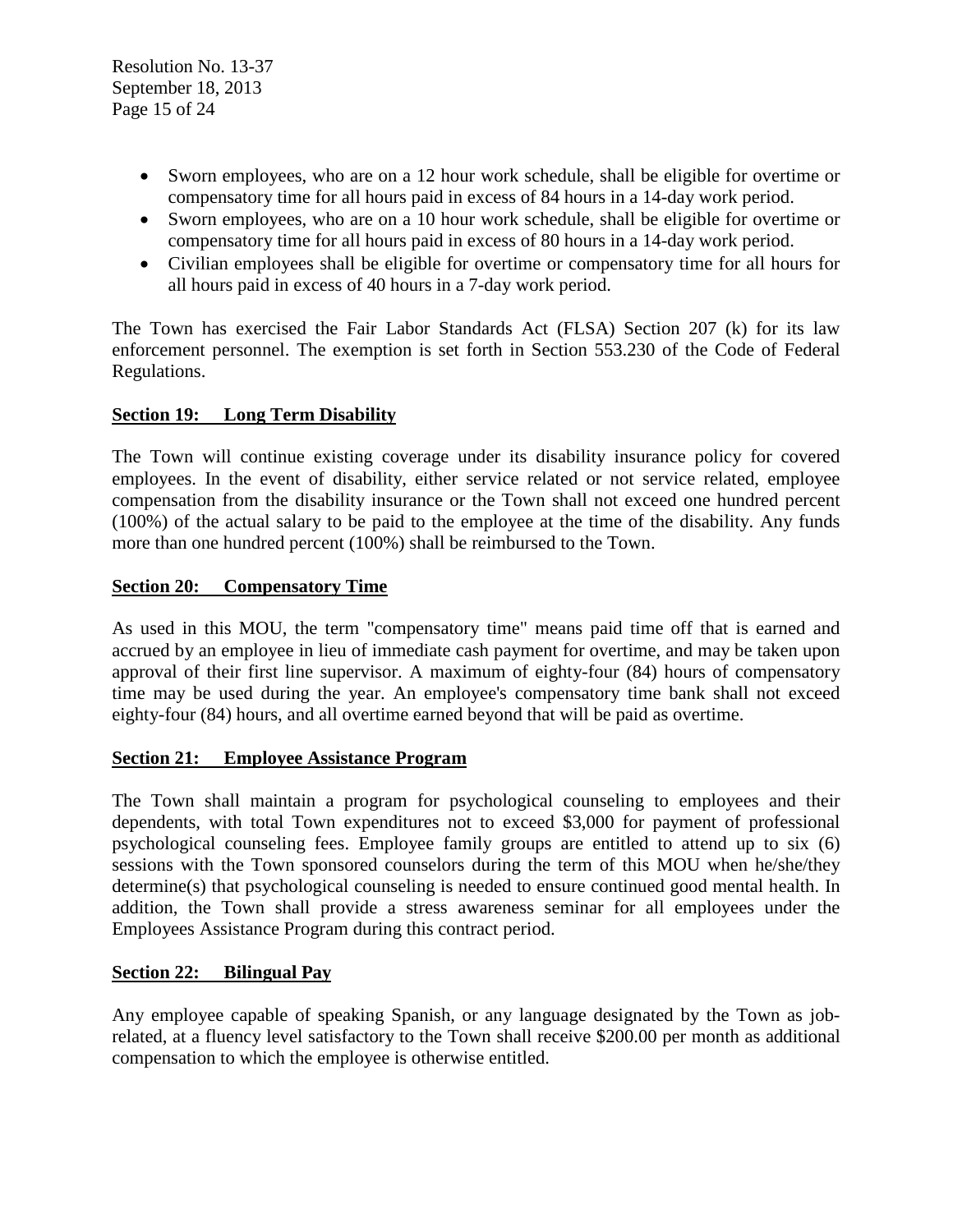Resolution No. 13-37 September 18, 2013 Page 16 of 24

# **Section 23: Educational Reimbursement**

Employees who successfully complete courses approved by the Chief of Police in a job-related area, or an approved degree program may receive up to \$5,000 tuition reimbursement each year, subject to availability of funds in the budget.

## **Section 24: Drug/Alcohol Screening/Testing**

The Town policy regarding Alcohol and Drug Abuse shall apply to both pre-employment applicants and employees covered within this MOU.

## **Section 25: CalPERS/Social Security Contingency**

If at any time during the life of this MOU, the Town is required by law to make all new or existing employees part of the Social Security System, then all new employees so required will become members of the CalPERS/Social Security Retirement System and shall make such payments into that system as required by law.

#### **Section 26: Physical Fitness Program**

The Town may implement a Physical Fitness Program. If implemented, the Program shall be maintained in accordance with the Department's Wellness Policy. The Department's Wellness Policy shall comply with all appropriate State and Federal laws and regulations.

# **Section 27: Alternative Scheduling**

# *Sworn Personnel Assigned to Patrol:*

Sworn personnel assigned to patrol will be assigned a "12 Plan" work schedule based upon twelve (12) hour workdays and a twenty-eight (28) day work cycle with a "four-on three-off, three-on four-off" format within each two week period pursuant to the Department's shift rotation policy.

No officer working a twelve (12) hour shift shall be permitted to work more than sixteen (16) consecutive hours. The only exception to this condition may be extenuating circumstances due to disasters or other emergencies, which require prolonged working hours for personnel.

All time worked during the regularly scheduled shift will be paid at the employee's regular hourly rate. Time worked in excess of the regularly scheduled shift will be paid at time and one half of the employee's hourly salary. Briefing time will be included as part of the twelve (12) hour shift.

Each officer must have a minimum of eight (8) hours "off-time" between regularly scheduled shifts. The only exception to this condition may be extenuating circumstances due to disaster or other emergencies, which require prolonged working hours for personnel. Court appearances and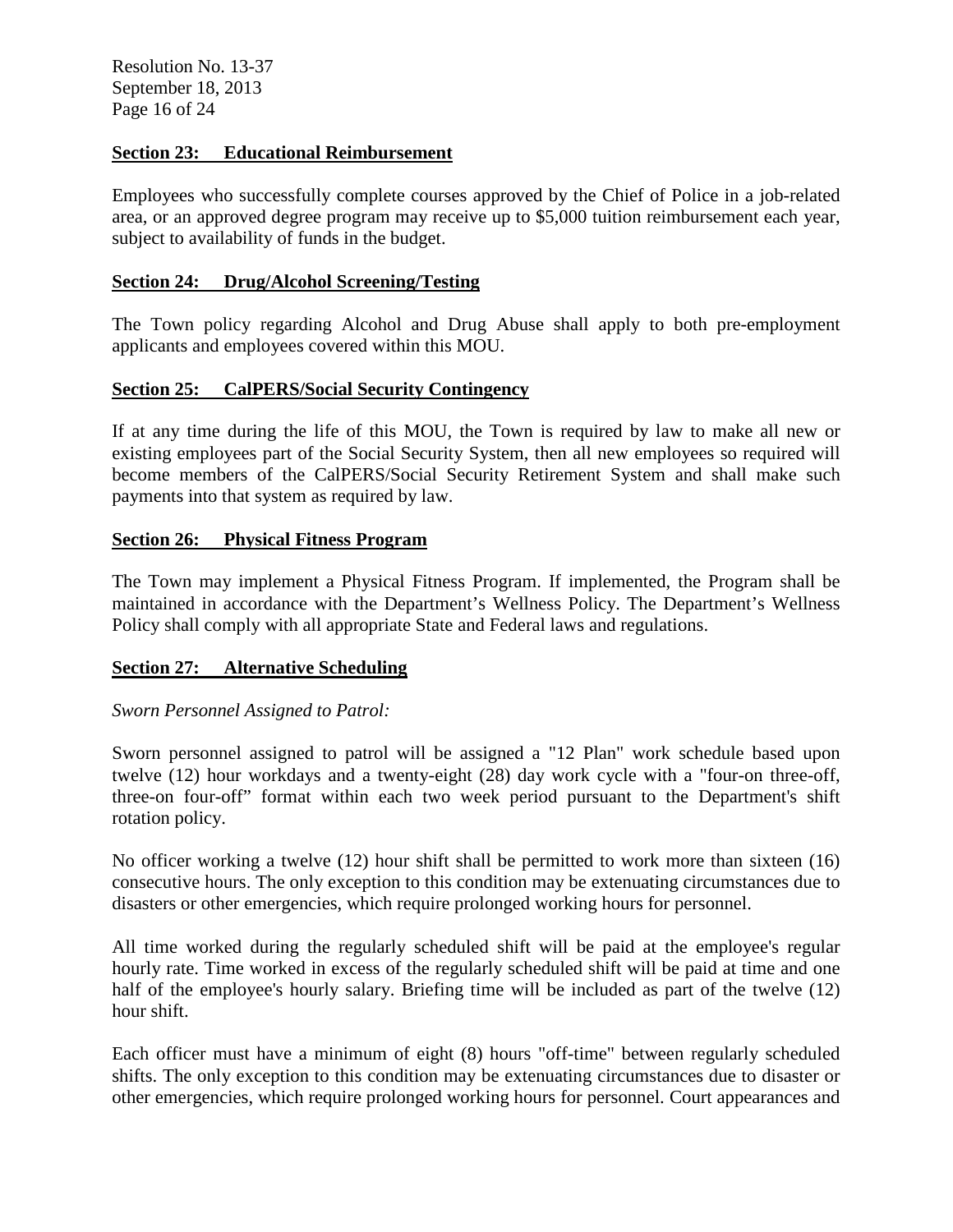Resolution No. 13-37 September 18, 2013 Page 17 of 24

the like are not part of the regularly scheduled shift.

Issues such as late calls and reports, dispatcher relief, watch coverage, comp-time off, shift exchanges, meal relief and breaks shall be handled at the direction and discretion of the team Sergeant.

This schedule consists of 171 work hours in accordance with 207(k) during each twenty-eight (28) day cycle.

# *Civilian Dispatchers:*

Civilian dispatchers will be assigned a "12 Plan" work schedule based upon twelve (12) hour workdays and a twenty-eight (28) day work cycle with a "four-on three-off, three-on four-off" format within each two week period pursuant to the Department's shift rotation policy.

No dispatcher working a twelve (12) hour shift shall be permitted to work more than sixteen (16) consecutive hours. The only exception to this condition may be extenuating circumstances due to disasters or other emergencies, which require prolonged working hours for personnel.

The first twelve (12) hours worked during the regularly scheduled shift will be paid at the employee's regular hourly rate, and time worked in excess of twelve (12) hours during the regularly scheduled shift or in excess forty (40) hours in the assigned work week shall be compensated as overtime as set forth in this MOU. Each employee will have an individually assigned regular workweek. Briefing time will be included as part of the twelve (12) hour shift.

Each dispatcher must have a minimum of eight (8) hours "off-time" between regularly scheduled shifts. The only exception to this condition may be extenuating circumstances due to disaster or other emergencies, which require prolonged working hours for personnel.

If dispatch is returned to an eight (8) hour shift schedule during the term of this MOU, the parties shall meet to agree upon a revision of the Police Dispatcher salary ranges to maintain employees' gross income under existing twelve (12) hour shift scheduling.

Issues such as late calls and reports, dispatcher relief, watch coverage, comp-time off, shift exchanges, meal relief and breaks shall be handled at the direction and discretion of the team Sergeant.

# *Schedule Implementation:*

Shift changes will occur on the first day of the first pay period of January, May, and September.

Shift scheduling may be altered or changed by the Chief of Police should working conditions, staffing, workload, and/or an emergency situations so require. Should the Chief desire to effect such a change, the Chief shall, insofar as possible, give advance written notice to the APOA of the proposed change, the reason(s) therefor, the proposed revised schedule, and shall provide a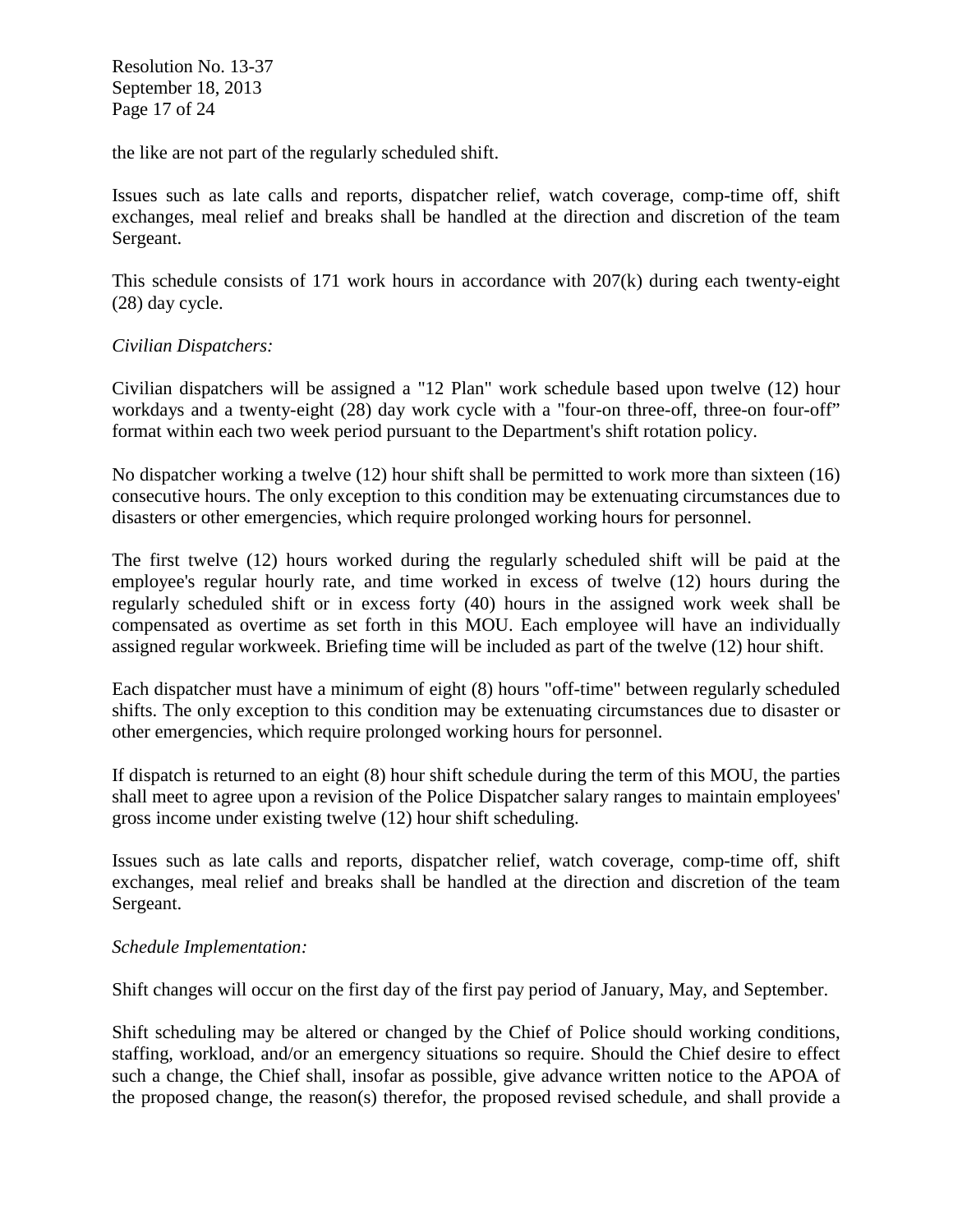Resolution No. 13-37 September 18, 2013 Page 18 of 24

reasonable opportunity to discuss such change prior to implementation, provided however that the foregoing provisions do not apply to normal shift rotations.

# **Section 28: Field Training Officer (FTO) and Communications Training Dispatcher (CTD) Pay**

An employee, when qualified as an FTO or a CTD, and when assigned by the Police Chief or his/her designee as such, shall receive FTO/CTD pay in addition to regular pay in an amount equal to 5% of the employee's base salary for each hour of training the employee is so assigned.

#### **Section 29: Assignment Pay**

- A. An employee when qualified and assigned by the Chief of Police or his/her designated representative to act in the capacity of School Resource Officer, REACT Officer, Motorcycle Officer, or any assignment designated by the Chief and approved by the City Manager shall receive assignment pay in addition to regular pay in an amount equal to 5% of the employee's base salary for each full shift the employee is so assigned. In the event that grant funding for any of these special assignments is reduced or discontinued, in its discretion, the Town may eliminate such assignment and the corresponding assignment pay without any need to meet and confer over the discontinuance of such assignment.
- B. Employees in sworn police classifications assigned to work as detectives shall receive a 5% increase in their normal step rate for such assignment. Officers are assigned as detectives at the discretion of the Chief of Police. Employees may be returned to their original assignments at any time at the discretion of the Chief of Police and such return shall not be considered "punitive action" nor subject to any appeal, nor subject to any requirement to meet and confer regarding such reassignment.
- C. Employees in sworn police classifications assigned to work as K-9 officers shall receive a 5% increase in their normal step rate during such assignment. Officers are assigned as K-9 officers at the discretion of the Chief of Police. Employees may be returned to their original assignments at any time at the discretion of the Chief of Police and such return shall not be considered "punitive action" nor subject to any appeal not subject to any requirement to meet and confer regarding such reassignment.

Employees in sworn police classifications assigned to work as K-9 officers shall be compensated for off-duty K-9 care as follows: The Town and the Association agree that the amount of off-duty compensable working time attributable to all ordinary aspects of canine care (including without limitation, handling, caring, feeding, exercising, grooming, kennel cleaning, cleaning of Town vehicles, and ordinary transport to a veterinarian) by employees assigned to K-9 duty is seven (7) hours per weekend both the Town and the K-9 officers agree that the 5% increase in pay is fair compensation for the duties of caring for the dog outside of work hours and such time is included in the higher level of compensation.

This MOU is made pursuant Fair Labor Standards Act regulation 29 CFR § 785.23. If and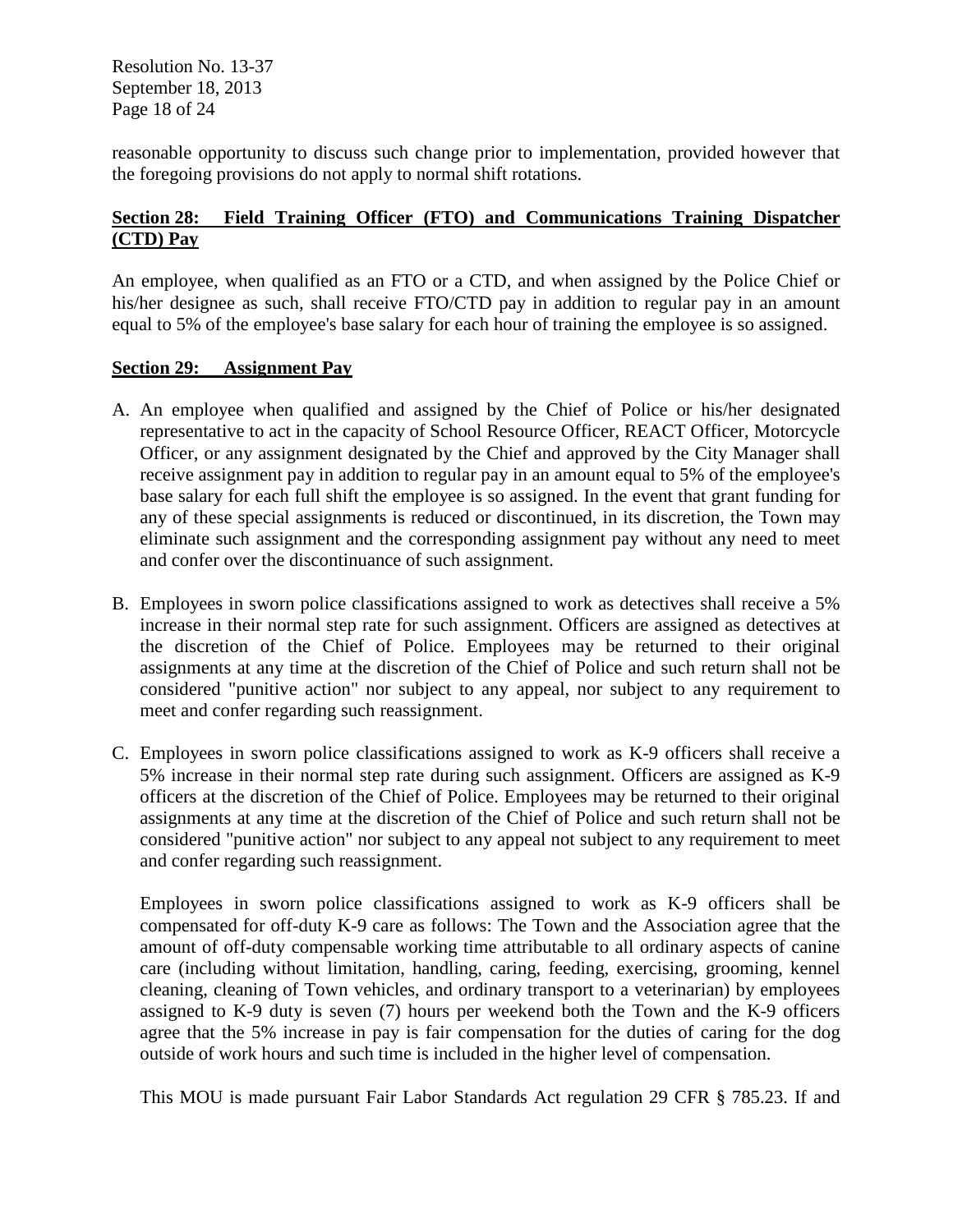Resolution No. 13-37 September 18, 2013 Page 19 of 24

> when an employee assigned to K-9 duty performs any extraordinary work involving the animal, the employee shall report such work immediately to the Chief of Police in writing and in no event less than 24 hours after completing such work, and where approved, employee shall be paid for such time expended as if worked. "Extraordinary work" includes, but is not limited to, unanticipated trips for emergency veterinarian care and any work which causes a substantial increase in work time beyond the agreed-upon hours necessary for routine care as identified above.

# **Section 30: Jury Duty**

An employee required to report for jury duty shall be granted a leave of absence consistent with the Town's Administrative Policy Manual.

# **ARTICLE VI NON-DISCRIMINATION**

The Town maintains and along with all employees adheres to a non-discrimination policy maintained within its Administrative Policy Manual.

# **ARTICLE VII GRIEVANCE PROCEDURE**

# **Section 1: Definitions**

- A. A "grievance" is a claimed violation, misinterpretation, inequitable application or noncompliance with any provision of this MOU, including disputes regarding working conditions and terms, but not regarding any imposition of discipline pursuant to this MOU.
- B. A "grievant" is an employee or a group of employees that are members of the APOA.

# **Section 2. Informal Grievance Procedure**

As soon as possible, but no more than ten (10) calendar days after occurrence of an event giving rise to a grievance, the grievant shall present the grievance informally to the supervisor of the involved employee or employees, except if the grievance involves the supervisor, it shall be submitted to the Department Lieutenant. The grievant and the supervisor have a mutual responsibility to resolve the matter at the lowest possible level.

If the grievance is not resolved through supervisor discussions, the grievance shall be presented to the Department Lieutenant who shall review the matter and respond in writing to the grievant as to the Lieutenant's recommended disposition of the matter. If the initial grievance was filed with the Lieutenant, the matter shall be submitted to the Chief of Police for review and written response.

These informal steps shall be utilized and exhausted prior to filing of a formal grievance.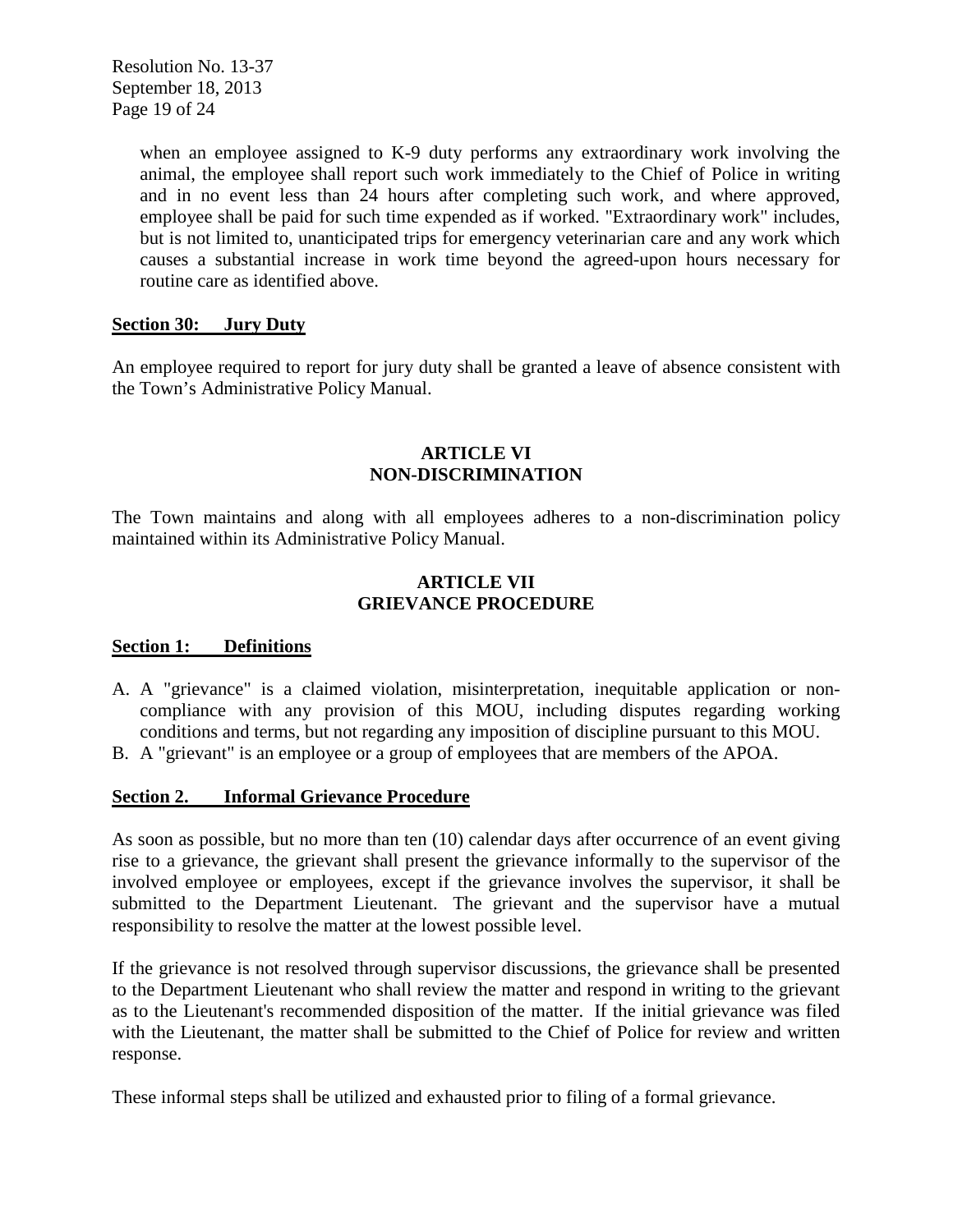Resolution No. 13-37 September 18, 2013 Page 20 of 24

# **Section 3: Formal Grievance Procedure**

If the grievant feels the issue was not satisfactorily resolved by the informal grievance procedure, a formal grievance may be filed within ten (10) calendar days from the receipt of the written informal decision. A formal grievance shall be initiated by submitting a form provided by the Department to the Police Chief including a clear statement of the nature of the grievance, citing applicable language in the MOU in question and outlining the proposed solution of grievant.

**Step 1.** Within ten (10) calendar days after receipt of the formal grievance form, the Chief of Police shall investigate the grievance, confer with the grievant and attempt to resolve the issue. The Chief shall, after considering all pertinent information, make a proposed written determination.

**Step 2.** If the grievant remains dissatisfied with the proposed determination of the Chief of Police, the grievant may within ten (10) calendar days request the matter be submitted to the City Manager for review and determination. Such request shall be in writing on a form provided by the Department to the City Clerk.

**Step 3.** Within ten (10) calendar days after receipt of the written request, the City Manager shall investigate the grievance, confer with the grievant and other persons involved to the extent deemed necessary, and render a written decision.

The decision of the City Manager shall be final and binding.

# **ARTICLE VIII DISCIPLINE**

The Town shall follow the principles of corrective progressive discipline as outlined in Police Department Lexipol policies and the Town's Administrative Policy Manual, and in accordance with the Public Safety Officers Procedural Bill of Rights (Government Code Sections 3300 et seq.).

#### **ARTICLE IX LEAVES OF ABSENCE**

The Chief of Police, or his/her designee, may grant an employee a leave of absence without pay or benefits, pursuant to the Town's Administrative Policy Manual.

# **ARTICLE X LAYOFF AND RECALL**

Although not limited to the following, layoffs shall ordinarily be for lack of work and/or lack of funds. In the event of layoffs," the Town shall provide laid off employees a written explanation of reasonable purpose for said layoff. If it is determined that layoffs are necessary, employees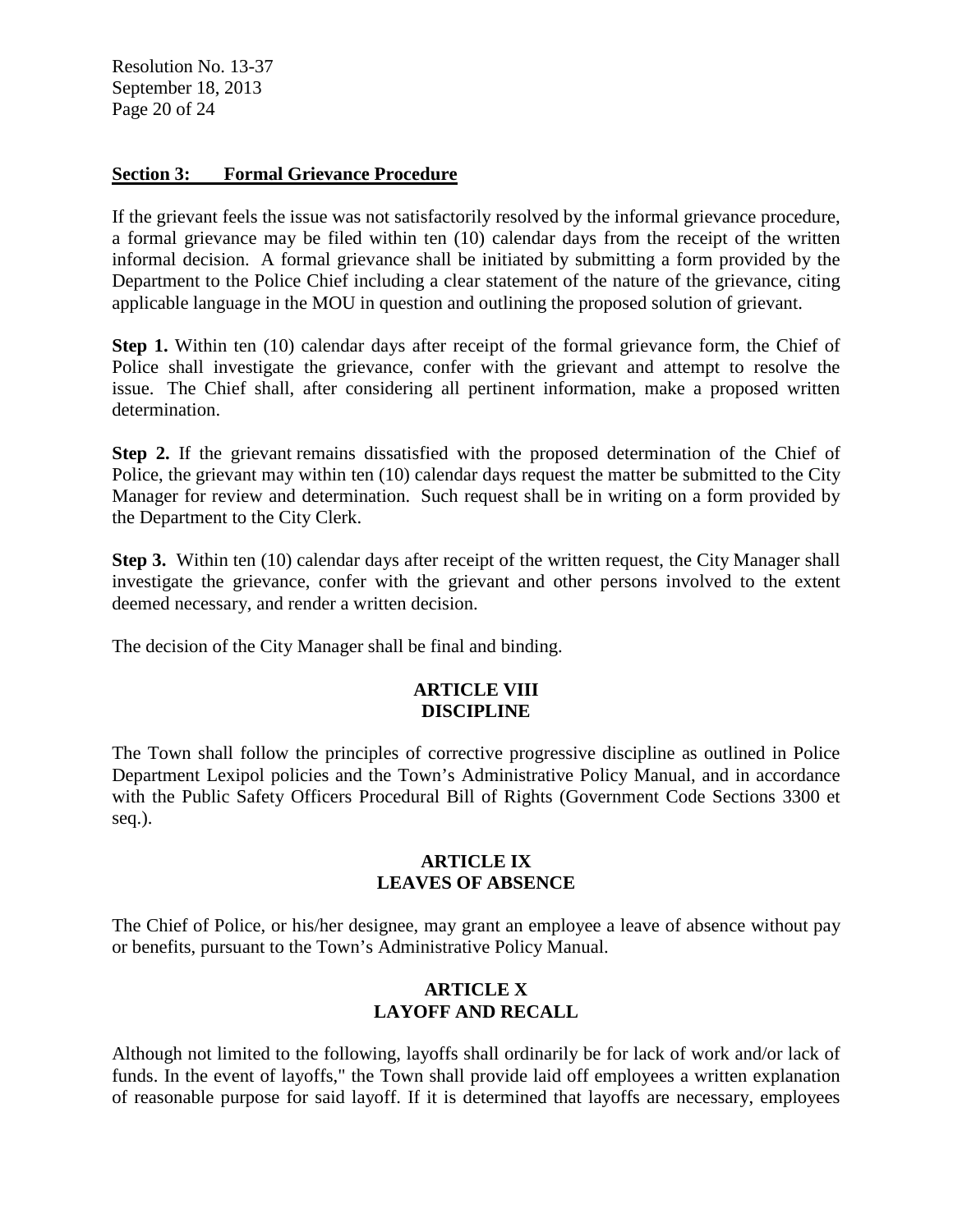Resolution No. 13-37 September 18, 2013 Page 21 of 24

shall be laid off in the following order:

- Temporary employees, seasonal employees, provisional employees of less than one year. Reserve Officers are not included in this description.
- Part-time employees, who are defined as employees hired to work less than twenty (20) hours per week. Reserve Officers are not included in this description.
- Probationary employees; and
- Permanent full-time employees. When layoffs are determined, the order of layoffs shall be by seniority within classification. When seniority by classification is identical for two employees, seniority within the department shall determine senior employee. Those with the least time in classification/department shall be laid off first. An employee in a higher classification may take a position in a lower classification, i.e., Sergeant to Police Officer. Time in the higher classification shall count toward seniority in the lower classification.
- Dispatchers are considered to be a separate classification not lower than Police Officer.

Employees who are laid off shall be placed on a recall list for a period of one year. If there is a recall, employees who are still on tile recall list shall be recalled in the inverse order of their layoff, provided they are presently qualified to perform the work in the job classification to which they are recalled without further training.

If an employee is recalled to a position in a lower paid job classification, he/she shall have the right to return to the job classification he/she held prior· to being laid off in the event it subsequently becomes available, providing he/she continues to meet all qualifications for that position. If an employee is recalled to a lower rated job classification, the employee shall have the right to refuse recall and remain on the recall list. The Town shall not hire new employees in covered positions as long as there are still employees on the recall list who are presently qualified to perform the work in the affected job classification and are willing to be recalled to said classification.

Employees who are eligible for recall shall be given fourteen (14) calendar days notice of recall. Such notice shall be sent to the employee by certified mail with a copy to the Association, to the address listed on the recall list. Employee must notify the Town in writing of his/her intention to return to work within three (3) working days after receipt of notice of recall. The Town shall be deemed to have fulfilled its obligations by mailing the recall notice by certified mail, return receipt, to the mailing address provided by the employee, it being the sole obligation and responsibility of the employee to provide the City Manager with his/her latest mailing address.

Each employee who receives notice of layoff will be required to take a medical examination provided by the Town before he can be included on a recall eligibility list. This exam will determine ability to perform those tasks described within the police manual.

If recall occurs after a three-month (3) period, an additional medical examination will be required following applicable procedures set forth within the Town's Administrative Policy Manual or this MOU.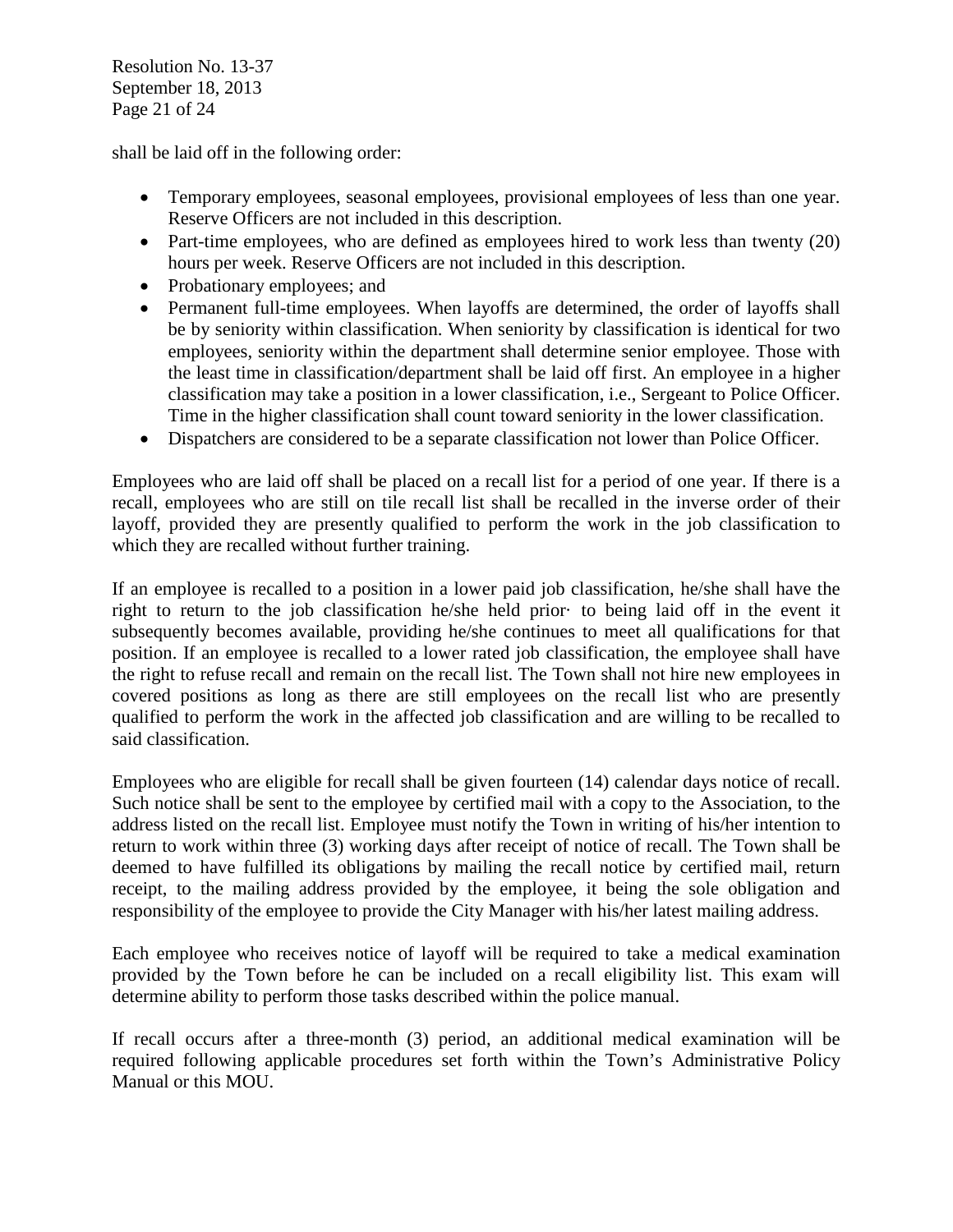Resolution No. 13-37 September 18, 2013 Page 22 of 24

Length of service as pertaining to this section shall be determined by computing total continuous service starting from the first day of service in classifications covered by the MOU.

# **ARTICLE XI MEDICAL PHYSICAL EXAMINATION OF EMPLOYEES**

#### **Section 1: Examinations**

The Town of Atherton will require a physical examination of each employee prior to being hired by the Police Department. In addition, an employee may be required to undergo physical examination(s) during employment with the Town as requested by the Chief of Police to determine fitness for duty. The following procedures shall be followed with respect to all such medical examinations:

The physical examination will be conducted by the department's specified physician at the Town's expense.

The physician conducting the examination shall furnish to the Town of Atherton a fitness for duty report, including any functional limitations of the employee based on job descriptions and requirements provided to the physician. No medical information beyond the physician's fitness for duty report, including any functional limitations, shall be provided to the Town unless the officer has executed a voluntary written authorization for release of such records.

# **Section 2: Failure of Examination**

Any employee who fails to pass a physical exam may, at their option, have a review of that determination in the following manner:

The employee may employ a qualified medical examiner acceptable to the Town and at employee's own expense for the purpose of producing a physical examination for the same purpose as the physical examination made by the physician employed by the Town. The qualified medical examiner shall provide the Town with a completed P.O.S.T. Form 3253 (Medical Examination Report), and also furnish to the Town a fitness for duty report, including any functional limitations of the employee. No medical information shall be provided to the Town unless the employee has executed a voluntary written authorization for release of the records. In the event that such findings verify the findings of the physician employed by the Town, no further review of the case shall be afforded.

In the event that the findings of the qualified medical examiner chosen by the employee shall disagree in any significant respect with the finding of the physician employed by the Town, the Town will, at the request of the employee, ask that the two physicians agree upon and appoint a third qualified and disinterested medical examiner, preferably a specialist, for the purpose of making a further physical examination of the officer.

The disinterested medical examiner shall then make a further medical examination of the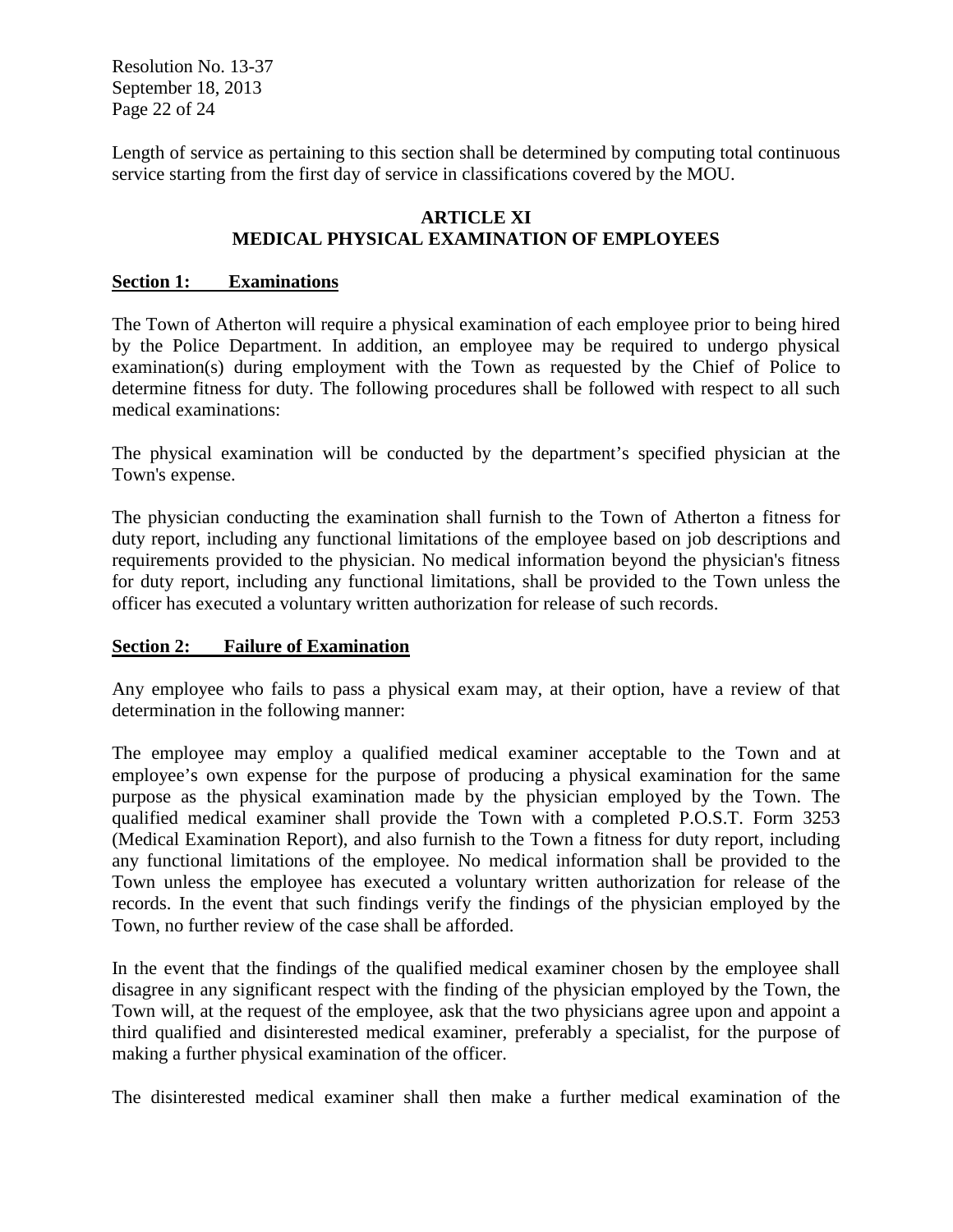Resolution No. 13-37 September 18, 2013 Page 23 of 24

employee in question and the case shall be resolved on the bases of that physician's written findings.

The expense of employing the disinterested medical examiner shall be borne by the Town in the event that the findings of that physician concur substantially with the findings of the medical examiner employed by the employee, and shall be borne by the employee in the event that the findings of the disinterested medical examiner concur substantially with the findings of the medical examiner of the Town. Copies of the disinterested medical examiner's report shall be furnished to the Town and to the employee.

In the event that medical examiner employed by the employee or the disinterested medical examiner concurs with the findings of the medical examiner employed by the Town, the officer shall be immediately placed on a forced leave of absence if the findings indicate that the employee may become fit for duty within the next 12 months. Such leave of absence may be subject to the Labor Code Section 4850 in the case of sworn employees, or other applicable state or federal laws. However, should an employee be released from their employment for any medical or medical-related reason payoff unfitness for duty, the Town agrees that COBRA benefits shall be afforded employee. The employee shall have the right to first use up accumulated sick leave and vacation, if any.

Medical examinations shall be scheduled with the interest of the employee and employer in mind. The employee's hours of sleep and days off will be considered in this scheduling. Where the employee, due to shift timing must take the physical examination of on their own time, they will be compensated in accordance with overtime rules as stated elsewhere in the MOU.

# **ARTICLE XII SAFETY EQUIPMENT**

The Town shall provide the following Safety Equipment:

- Riot Baton with rubber grommet.
- Helmet with tilt-up face shield.
- Soft Body Armor
- Taser and Holder
- Pepper Spray and Holder.
- ASP Collapsible Baton and Holder
- Duty Holster
- Firearm with three magazines
- Rain coats and pants; hat covers.
- Flashlight

The Town shall repair or replace safety equipment items damaged in the line of duty. In the event of damages to safety items that are a direct result of the negligence or intentional misconduct of the employee, the employee may be subject to disciplinary action. In the event of